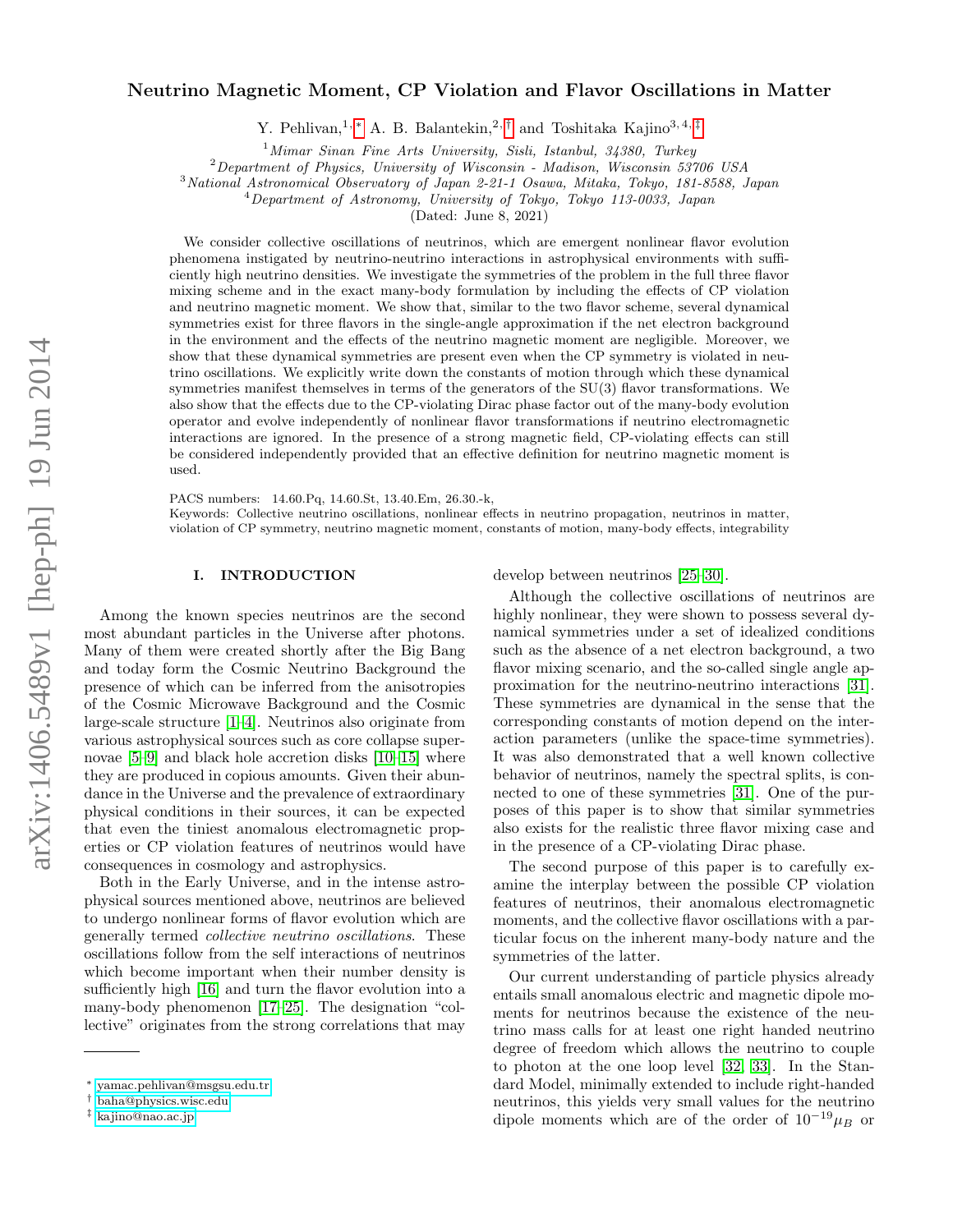smaller, where  $\mu_B$  denotes the Bohr magneton [\[34\]](#page-16-3). However, various theories beyond the Standard Model predict larger values. The current experimental upper limit on the anomalous magnetic moment of the neutrino is of the order of  $10^{-11}\mu_B$  [\[35\]](#page-16-4) whereas a slightly better upper limit of  $10^{-12}\mu_B$  can be obtained from the constraints on additional cooling mechanism for red giant stars due to plasmon decay into neutrinos [\[36,](#page-16-5) [37\]](#page-16-6). For a recent review of the electromagnetic properties of neutrinos, see Ref. [\[38\]](#page-16-7).

Spin-flavor precession of neutrinos in magnetic fields was studied some time ago [\[39\]](#page-16-8). The effects of the neutrino magnetic moment on the collective oscillations of neutrinos were recently examined in numerical simulations [\[40,](#page-16-9) [41\]](#page-16-10) and it was shown that neutrinos and antineutrinos can swap their energy spectra if they propagate through a strong magnetic field. Such a spectral swap can play an important role in the r-process nucleosynthesis which could take place in the hot bubble region of a core collapse supernova by transferring energy from the relatively energetic antineutrinos of all flavors to the electron neutrinos and thereby changing the electron fraction in the environment.

On the other hand, the third neutrino mixing angle is shown to be nonzero by the recent Daya Bay [\[42\]](#page-16-11), RENO [\[43\]](#page-16-12) and Double Chooz [\[44\]](#page-16-13) experiments and this opens up the possibility of CP violation in neutrino flavor oscillations. If the CP symmetry is broken by the neutrino oscillations, the value of the corresponding Dirac phase may be within the reach of the next generation very long base-line experiments such as LBNE [\[45\]](#page-16-14) or LBNO [\[46\]](#page-16-15).

The effects of a possible CP violation in supernova were considered by several authors [\[47–](#page-16-16)[49\]](#page-16-17) in connection with the collective oscillations. In particular, it was shown that, in the mean field approximation, the term which contains the CP-violating phase factors out of the evolution operator so that CP-violating effects evolve independently of the nonlinear flavor transformations [\[50\]](#page-16-18). However, a mean field treatment depicts an interacting many-body system only approximately in terms of independent particles moving in an average field which is collectively formed by the particles themselves in a self consistent way. Such a treatment by definition ignores the quantum entanglements and takes into account only those states in which each particle can be described in an effective one-particle picture where the mean field consistency conditions can be met. It is not clear whether such a formulation allows us to easily distinguish the effects that are induced by the dynamics from those that originate from a particular choice of the initial conditions or from the reduction of the Hilbert space to unentangled states.

In this paper we show that the factorization of the CP-violating effects from the flavor evolution during collective oscillations is more general than it is implied in its original derivation. We use a formulation of the CP violation which is independent of the mean field techniques and relies only on the symmetry principles. We

therefore show that even in the regime where quantum entanglements due to many-body effects may be important, the CP-violating effects factor out of the full manybody evolution operator and evolve independently of the nonlinear flavor transformations. However, we also show that, when neutrino magnetic moment comes into play in the presence of a strong magnetic field, the CP factorization procedure requires us to define an effective magnetic moment. This effective magnetic moment includes the CP-violating Dirac phase and is different for neutrinos and antineutrinos, indicating that the effects due CP violation and magnetic moment are intertwined in the neutrino flavor evolution. But, as we argue in Section [V,](#page-10-0) the formulation introduced in this paper allows us to factor the CP-violating phase out of the entire Hamiltonian including the effects due to vacuum oscillations, matter refraction, self interactions and the electromagnetic properties of the neutrinos at the expense of using an effective definition for neutrino magnetic moment which is a small term and can be treated perturbatively to the first order in most cases.

This paper is organized as follows: In Section [II,](#page-1-0) we introduce an operator formalism to describe flavor mixing of neutrinos. This operator formulation is somewhat different from the commonly used mixing matrix formalism, but it is better suited for the full many-body description of the problem and for an analysis of the its symmetries. In Section [III,](#page-4-0) we express the vacuum oscillations of neutrinos together with the refracting effects including neutrino self interactions in this formalism, and describe how the CP-violating Dirac phase can be factored out of the total Hamiltonian and the evolution operator (we do not consider the neutrino magnetic moment at this point). In Section [IV,](#page-7-0) we examine the dynamical symmetries of the problem in the single angle approximation by ignoring effects of a possible net electron background and present the corresponding many-body constants of motion. Although the formulation of the neutrino self interactions are carried out entirely in the exact many-body picture in this paper, in Section [IV B](#page-8-0) we briefly consider an effective one-particle approximation in the form of a mean field formulation and show that the expectation values of the many-body constants of motion remain invariant under the mean field evolution of the system. In Section [V,](#page-10-0) we include the effects of neutrino magnetic moment in the presence of a uniform magnetic field and show that the factorization of the CP-violating Dirac phase out of the full flavor evolution Hamiltonian can be carried out using an effective definition for neutrino magnetic moment.

## <span id="page-1-0"></span>II. FLAVOR TRANSFORMATIONS

In this paper, we use  $a_{ih}$  and  $b_{ih}$  to denote the annihilation operators for neutrinos and antineutrinos, respectively, in the  $i^{\text{th}}$  mass eigenstate with chirality h. We consider only the ultra relativistic case for which the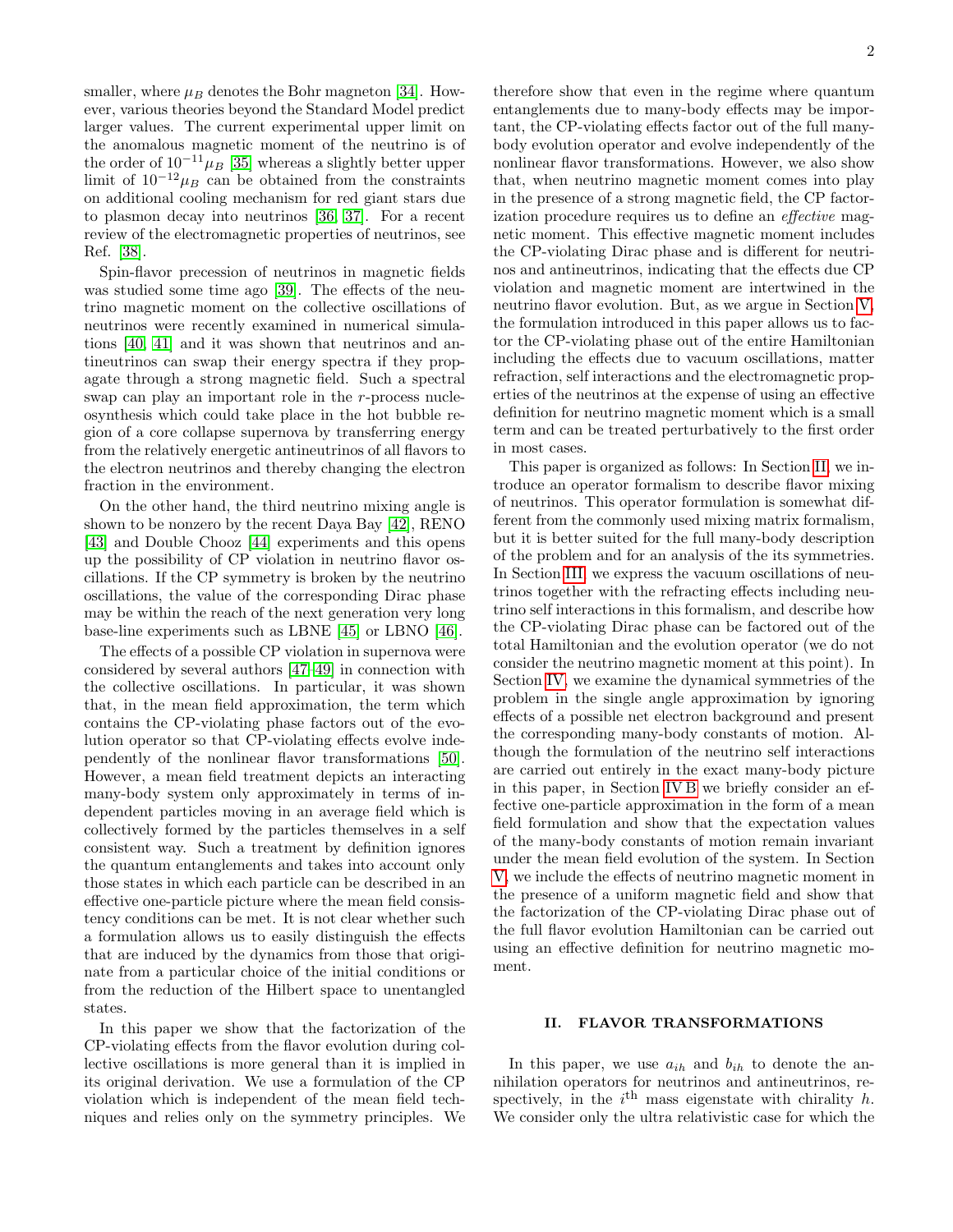helicity and chirality are the same for neutrinos and opposite for antineutrinos. In other words,  $a_{ih}$  annihilate neutrinos with helicity  $h$  and  $b_{ih}$  annihilate antineutrinos with helicity  $-h$ . If one does not take account of neutrino magnetic moment, which can cause chirality to change, then it is sufficient to consider only the left handed particles, i.e., negative helicity neutrinos and the positive helicity antineutrinos. For this reason, we drop the helicity index from our notation and use

<span id="page-2-8"></span>
$$
a_i \equiv a_{i-} \quad \text{and} \quad b_i \equiv -b_{i-} \tag{1}
$$

until Section [V](#page-10-0) where we take the neutrino magnetic moment into account.

In the literature, an isospin type formalism is typically employed in order to describe a simplified two neutrino mixing scenario by introducing a *neutrino doublet*  $(\nu_1, \nu_2)$ and the associated isospin operators (see, for example, Ref. [\[31\]](#page-16-0))

<span id="page-2-5"></span>
$$
J^+(\vec{p}) = a_1^{\dagger}(\vec{p})a_2(\vec{p}), \qquad J^-(\vec{p}) = a_2^{\dagger}(\vec{p})a_1(\vec{p}),
$$
  

$$
J^z(\vec{p}) = \frac{1}{2} \left( a_1^{\dagger}(\vec{p})a_1(\vec{p}) - a_2^{\dagger}(\vec{p})a_2(\vec{p}) \right),
$$
 (2)

where  $\vec{p}$  denotes the neutrino momentum. These operators form an SU(2) algebra.

In the case of antineutrinos, the doublet  $(-\bar{\nu}_2, \bar{\nu}_1)$ is typically used instead of  $(\bar{\nu}_1, \bar{\nu}_2)$  because it leads to a unified treatment of neutrinos and antineutrinos and greatly simplifies the formulation (see, for example, Refs. [\[51,](#page-16-19) [52\]](#page-16-20)). We can do so since under the SU(2) group the doublets  $(-\bar{\nu}_2, \bar{\nu}_1)$  and  $(\bar{\nu}_1, \bar{\nu}_2)$  transform with the same group element. Accordingly, the antineutrino isospin operators are defined as

<span id="page-2-6"></span>
$$
\bar{J}^+(\vec{p}) = -b_2^{\dagger}(\vec{p})b_1(\vec{p}), \qquad \bar{J}^-(\vec{p}) = -b_1^{\dagger}(\vec{p})b_2(\vec{p}), \bar{J}^z(\vec{p}) = \frac{1}{2}\left(b_2^{\dagger}(\vec{p})b_2(\vec{p}) - b_1^{\dagger}(\vec{p})b_1(\vec{p})\right).
$$
\n(3)

The isospin formalism can be generalized to accommodate three generation mixing by introducing the following neutrino and antineutrino bilinears:

$$
T_{ij}(p, \vec{p}) = a_i^{\dagger}(\vec{p})a_j(\vec{p}),
$$
  
\n
$$
T_{ij}(-p, \vec{p}) = -b_j^{\dagger}(\vec{p})b_i(\vec{p}),
$$
\n(4)

<span id="page-2-0"></span>for  $i, j = 1, 2, 3$ . Here  $p = |\vec{p}|$  denotes the energy of the neutrino. Note that we use the same notation for neutrino and antineutrino bilinears except that the neutrino bilinears are labeled by the energy whereas the antineutrino bilinears are labeled by minus the energy. Such a notation allows us to consolidate the neutrino and antineutrino degrees of freedom into one simple formulation in which energy is allowed to run over both negative and positive values representing antineutrinos and neutrinos, respectively. In order to do this, we introduce the convention

$$
T_{ij}(E, \vec{p}) \text{ where } \begin{cases} E = p & \text{for neutrinos,} \\ E = -p & \text{for antineutrinos,} \end{cases}
$$
 (5)

and use the word energy to refer to both positive and negative values in the rest of this paper. Let us also note here that we use the word particle generically to refer to both neutrinos and antineutrinos.

The operators defined in Eq.  $(4)$  obey  $U(3)$  commuta-tion relations<sup>[1](#page-2-1)</sup>

<span id="page-2-7"></span>
$$
[T_{ij}(E,\vec{p}),T_{kl}(E',\vec{p}')]=\delta_{E,E'}\delta_{\vec{p},\vec{p}'}(\delta_{kj}T_{il}(E,\vec{p})-\delta_{il}T_{kj}(E,\vec{p})).
$$
 (6)

In this equation, the factor  $\delta_{\vec{p},\vec{p}'}$  reflects the fact that the particle operators corresponding to different momenta commute with one another, whereas the factor  $\delta_{E,E}$ guarantees that the neutrino and antineutrino operators commute with each other even when they have the same momentum.

It is useful to introduce the sum<sup>[2](#page-2-2)</sup>

<span id="page-2-3"></span>
$$
T_{ij}(E) \equiv \sum_{\substack{\vec{p} \ p(\|\vec{p}\|=p)}} T_{ij}(E, \vec{p}). \tag{7}
$$

This sum runs over all neutrinos  $(E = p)$  or antineutrinos  $(E = -p)$  which travel in different directions but have the same energy. We would like to point out that, since the collective oscillations of neutrinos are many-body phenomena, one typically needs additional quantum numbers besides the momentum to label the individual particles. However, we do not show these quantum numbers explicitly in our formulas for ease of reading. Instead, when we use  $\vec{p}$  as in Eq. [\(4\)](#page-2-0), for example, we view it as a collective attribute which includes all the quantum numbers needed to label an individual particle. In any case, we consider these additional quantum numbers to be also summed over in Eq. [\(7\)](#page-2-3).

We also introduce the sum over all particles of all energies

<span id="page-2-4"></span>
$$
T_{ij} \equiv \sum_{E} T_{ij}(E). \tag{8}
$$

$$
\frac{1}{V} \sum_{\vec{p}} \rightarrow \frac{1}{(2\pi)^3} \int d^3 \vec{p}
$$

in the continuum limit. This introduces an overall  $1/V$  factor multiplying our Hamiltonian but we do not show this factor explicitly because the normalization volume becomes unimportant as soon as we take the continuum limit in the sense that the physical quantities are independent of it.

<span id="page-2-1"></span><sup>&</sup>lt;sup>1</sup> We refer to this group as  $U(3)$  although it is technically the tensor product of as many  $U(3)$  algebras as the number of particles in the system. We use this offhand terminology throughout the paper for simplicity.

<span id="page-2-2"></span><sup>2</sup> In this paper we use sums over discrete momentum values rather than integrals over the continuum values until Section [V](#page-10-0) where we switch back to the continuum integration (see footnote [6](#page-8-1) on page [9](#page-8-1) for the motivation behind this choice). Technically this requires the use of a normalization volume  $V$  such that every discrete sum over momentum is multiplied by a factor of  $1/V$ which yields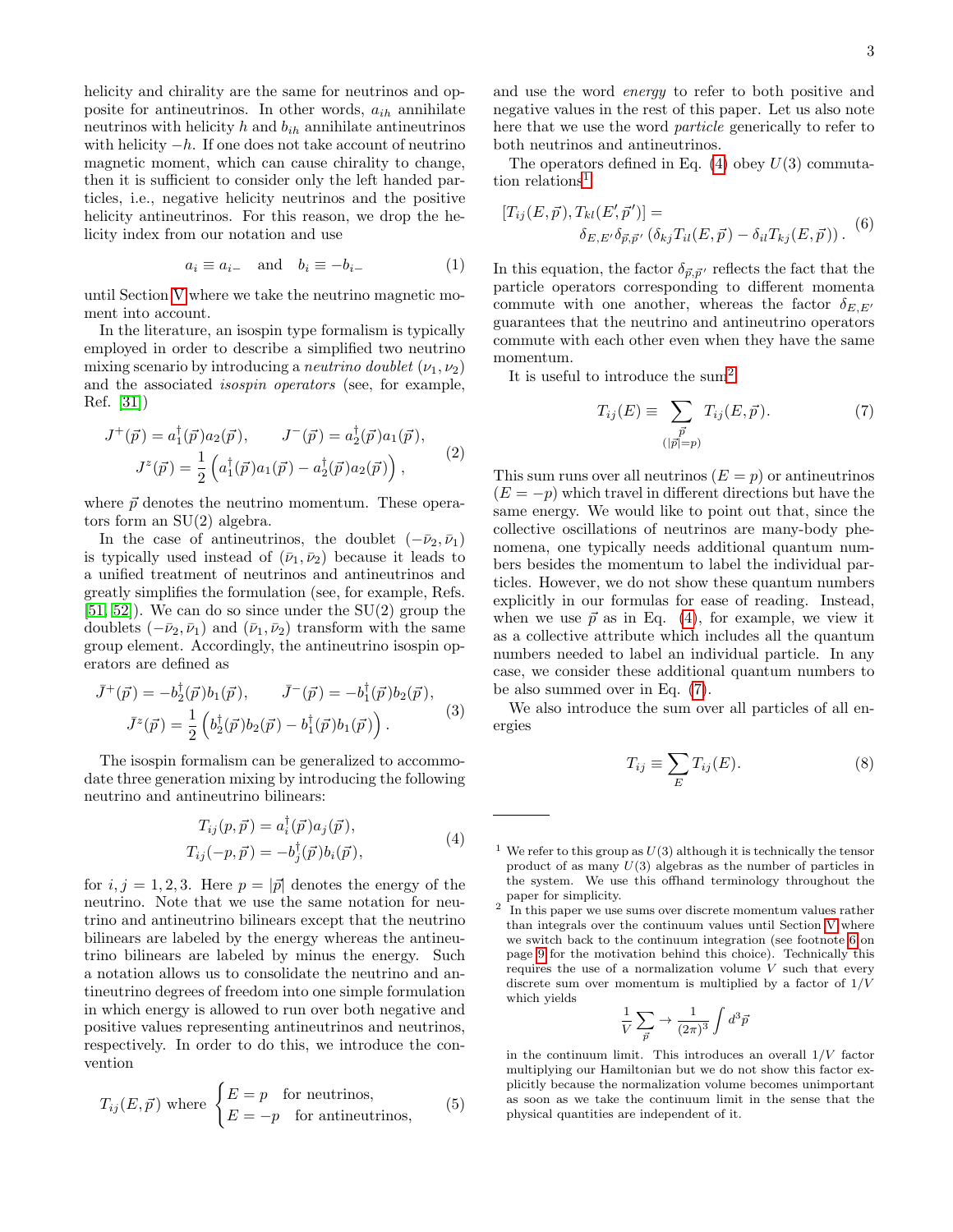In this paper, a summation over energy such as the one in Eq. [\(8\)](#page-2-4), always runs over both positive and negative values so that the resulting quantity incorporates both neutrinos and antineutrinos. Of course, we can always separate neutrino and antineutrino energy spectra when we need them.

For three neutrino species, the transformation from mass to flavor basis can be decomposed into three successive schemes of two-generation mixing. For this reason we first consider a transformation involving only the  $i<sup>th</sup>$  and  $j<sup>th</sup>$  mass eigenstates. Note that the change from mass to flavor basis is a global transformation in the sense that all neutrinos transform in the same way irrespective of their energies. The same is also true for the antineutrinos although neutrinos and antineutrinos transform differently in the presence of CP violation. Such a transformation can be formulated in terms of the total particle bilinears defined in Eq. [\(8\)](#page-2-4). In particular, the operators

$$
T_{ij}
$$
,  $T_{ji}$ , and  $\frac{1}{2}(T_{ii} - T_{jj})$ , (9)

form an  $SU(2)$  subalgebra<sup>[3](#page-3-0)</sup> and generate the mixing between the  $i<sup>th</sup>$  and  $j<sup>th</sup>$  mass eigenstates through the operator

<span id="page-3-1"></span>
$$
Q_{ij}(z) = e^{zT_{ij}} e^{\ln(1+|z|^2)\frac{1}{2}(T_{ii}-T_{jj})} e^{-z^*T_{ji}}.
$$
 (10)

Here  $z$  is a complex variable which is related to the mixing angle  $\theta$  and a possible CP-violating phase  $\delta$  by

$$
z = e^{-i\delta} \tan \theta. \tag{11}
$$

The operator in Eq. [\(10\)](#page-3-1) transforms the neutrinos as

$$
Q_{ij}^{\dagger} a_i(\vec{p}) Q_{ij} = \cos \theta a_i(\vec{p}) + e^{-i\delta} \sin \theta a_j(\vec{p}),
$$
  
\n
$$
Q_{ij}^{\dagger} a_j(\vec{p}) Q_{ij} = -e^{i\delta} \sin \theta a_i(\vec{p}) + \cos \theta a_j(\vec{p}),
$$
\n(12a)

and the antineutrinos as

$$
Q_{ij}^{\dagger}b_i(\vec{p})Q_{ij} = \cos\theta b_i(\vec{p}) + e^{i\delta}\sin\theta b_j(\vec{p}),
$$
  
\n
$$
Q_{ij}^{\dagger}b_j(\vec{p})Q_{ij} = -e^{-i\delta}\sin\theta b_i(\vec{p}) + \cos\theta b_j(\vec{p}),
$$
\n(12b)

as can be easily shown by using the Baker-Champbell-Hausdorf formula

$$
e^{A}Be^{-A} = B + [A, B] + \frac{1}{2!}[A, [A, B]] + \dots \tag{13}
$$

Note that, although neutrino and antineutrino bilinears appear symmetrically in the definition of the operator  $Q_{ij}$  (see Eqs. [\(8\)](#page-2-4) and [\(10\)](#page-3-1)), the transformation of antineutrinos differs from that of neutrinos in Eq. [\(12\)](#page-3-2) by a complex phase in the presence of CP violation, i.e., when

 $\delta \neq 0$ . This is due to the difference in the definitions of neutrino and antineutrino bilinears in Eq. [\(4\)](#page-2-0).

Mixing between three generations of neutrinos can be decomposed into three consecutive transformations of two flavor mixing in the form of Eq. [\(12\)](#page-3-2). The relevant operator is

<span id="page-3-4"></span>
$$
Q = Q_{23}(t_{\rm A})Q_{13}(e^{-i\delta}t_{\rm R})Q_{12}(t_{\odot}),\tag{14a}
$$

with

$$
t_{\odot} = \tan \theta_{\odot}
$$
,  $t_{\rm R} = \tan \theta_{\rm R}$ ,  $t_{\rm A} = \tan \theta_{\rm A}$ , (14b)

where  $\theta_{\odot}$ ,  $\theta_{\rm R}$  and  $\theta_{\rm A}$  refer to solar, reactor and atmospheric mixing angles, respectively, and  $\delta$  is the CPviolating Dirac phase. With these definitions, the flavor and mass bases are simply related by

$$
a_{\alpha_i}(\vec{p}) = Q^{\dagger} a_i(\vec{p}) Q
$$
 and  $b_{\alpha_i}(\vec{p}) = Q^{\dagger} b_i(\vec{p}) Q$ , (15a)

where we set

<span id="page-3-3"></span>
$$
\alpha_1 = e, \quad \alpha_2 = \mu, \quad \alpha_3 = \tau. \tag{15b}
$$

In the literature, it is more common to express the relation between mass and weak interaction bases with a mixing matrix rather than with an operator as in Eq. [\(15\)](#page-3-3). In fact, considering the successive two flavor transformations in Eq. [\(14\)](#page-3-4) together with Eq. [\(12\)](#page-3-2) one can write Eq. [\(15\)](#page-3-3) in the familiar form as

$$
\begin{pmatrix} a_e \\ a_\mu \\ a_\tau \end{pmatrix} = W \begin{pmatrix} a_1 \\ a_2 \\ a_3 \end{pmatrix} \qquad \begin{pmatrix} b_e \\ b_\mu \\ b_\tau \end{pmatrix} = W^* \begin{pmatrix} b_1 \\ b_2 \\ b_3 \end{pmatrix}, \quad (16a)
$$

<span id="page-3-2"></span>where  $W$  is a unitary matrix given by

$$
W = \begin{pmatrix} 1 & 0 & 0 \\ 0 & c_{23} & s_{23} \\ 0 & -s_{23} & c_{23} \end{pmatrix} \begin{pmatrix} c_{13} & 0 & s_{13}e^{-i\delta} \\ 0 & 1 & 0 \\ -s_{13}e^{i\delta} & 0 & c_{13} \end{pmatrix} \begin{pmatrix} c_{12} & s_{12} & 0 \\ -s_{12} & c_{12} & 0 \\ 0 & 0 & 1 \end{pmatrix}, (16b)
$$

with  $c_{ij} = \cos \theta_{ij}$  and  $s_{ij} = \sin \theta_{ij}$ . But the operator form of the neutrino mixing introduced in Eq. [\(15\)](#page-3-3) is more suitable for our purpose of formulating the manybody dynamics.

The particle bilinears defined in Eq. [\(4\)](#page-2-0) can also be transformed into flavor basis using Eq. [\(15\)](#page-3-3), e.g.,

<span id="page-3-5"></span>
$$
T_{\alpha_i \alpha_j}(E, \vec{p}) \equiv Q^{\dagger} T_{ij}(E, \vec{p}) Q
$$
  
= 
$$
\begin{cases} a^{\dagger}_{\alpha_i}(\vec{p}) a_{\alpha_j}(\vec{p}), \text{ for } E > 0, \\ -b^{\dagger}_{\alpha_j}(\vec{p}) b_{\alpha_i}(\vec{p}), \text{ for } E < 0. \end{cases}
$$
(17)

These operators are subject to summation conventions which are analogous to those introduced in Eqs. [\(7\)](#page-2-3) and [\(8\)](#page-2-4). Note that the transformation operator Q has exactly the same form in both flavor and mass bases. This can be shown as follows:

<span id="page-3-6"></span>
$$
Q = Q^{\dagger} Q Q = Q^{\dagger} Q_{23} Q_{13} Q_{12} Q = Q_{\mu\tau} Q_{e\tau} Q_{e\mu}.
$$
 (18)

Here  $Q_{\alpha_i \alpha_j}(z)$  has the same form as  $Q_{ij}(z)$  given in Eq. [\(10\)](#page-3-1) except that i and j replaced by  $\alpha_i$  and  $\alpha_j$ , respectively.

<span id="page-3-0"></span><sup>&</sup>lt;sup>3</sup> This algebra is  $SU(2)$  rather than  $U(2)$  because we did not include the symmetric combination  $T_{ii} + T_{jj}$ .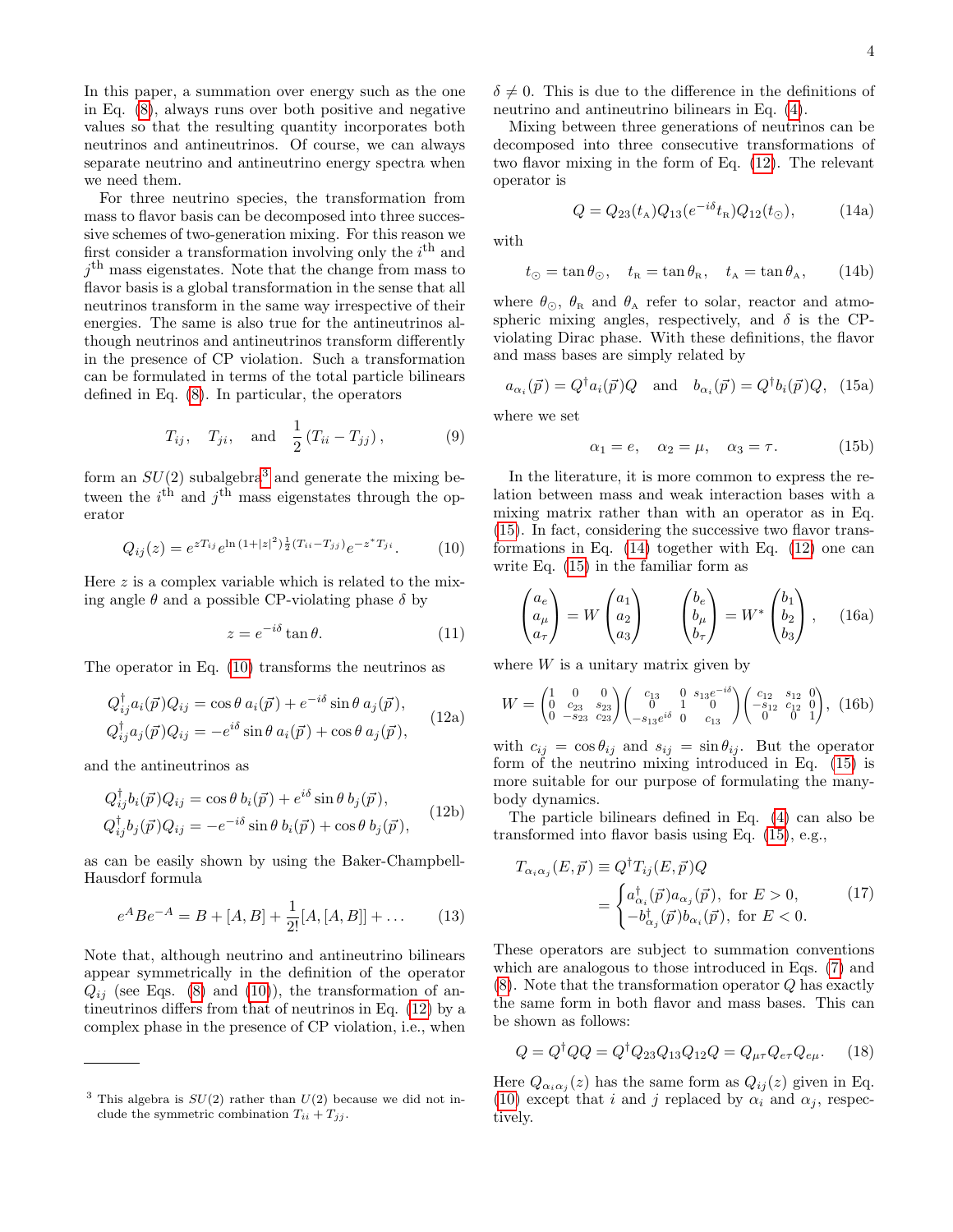# <span id="page-4-0"></span>III. FLAVOR EVOLUTION OF NEUTRINOS

### A. Vacuum Oscillations

Propagation of neutrinos and antineutrinos in vacuum is described by the Hamiltonian

<span id="page-4-2"></span>
$$
H_{\mathbf{v}} = \sum_{\vec{p}} \sum_{i=1}^{3} \sqrt{p^2 + m_i^2} \left( T_{ii}(p, \vec{p}) - T_{ii}(-p, \vec{p}) \right). \tag{19}
$$

Here  $T_{ii}(E, \vec{p})$  is a number operator in mass basis and is clearly conserved by the vacuum Hamiltonian, i.e.,

<span id="page-4-7"></span>
$$
[H_{\mathbf{v}}, T_{ii}(E, \vec{p})] = 0.
$$
 (20)

But since the neutrinos and antineutrinos are created in flavor states, the initial state is not an eigenstate of the number operators in mass basis. As a result, although  $T_{ii}(E, \vec{p})$  is a constant of motion, it is not proportional to identity and cannot be subtracted from the Hamiltonian. However the sum of the number operators over three generations has the same value in both the mass and flavor bases because of the unitarity of the transformation. In other words, the initial state is an eigenstate of the total number operator

<span id="page-4-1"></span>
$$
\sum_{i=1}^{3} T_{ii}(E, \vec{p}) = \sum_{i=1}^{3} T_{\alpha_i \alpha_i}(E, \vec{p}).
$$
 (21)

Therefore the operator in Eq. [\(21\)](#page-4-1) is both constant and proportional to identity which tells us that any multiple of it can be subtracted from the Hamiltonian. In particular, applying the ultra-relativistic approximation,

$$
\sqrt{p^2 + m_i^2} \cong p + \frac{m_i^2}{2p},
$$
\n(22)

and subtracting the quantity

<span id="page-4-3"></span>
$$
\sum_{E} \left[ \left( E + \frac{m_1^2 + m_2^2 + m_3^2}{6E} \right) \sum_{i=1}^3 T_{ii}(E) \right] \tag{23}
$$

allows us to express the Hamiltonian in Eq. [\(19\)](#page-4-2) in terms of the squared mass differences which are the relevant parameters for neutrino oscillations. This yields

<span id="page-4-4"></span>
$$
H_{\rm v} = \sum_{E} \sum_{i=1}^{3} \frac{\Delta_i^2}{6E} T_{ii}(E), \tag{24}
$$

where we defined

$$
\Delta_i^2 = \sum_{j(\neq i)} \delta m_{ij}^2,\tag{25}
$$

and used the summation convention introduced in Eqs.  $(7)$  and  $(8)$ . As noted earlier, the sum over E in Eqs. [\(23\)](#page-4-3) and [\(24\)](#page-4-4) runs over both neutrino  $(E > 0)$  and antineutrino  $(E < 0)$  degrees of freedom.

The vacuum Hamiltonian given in Eq. [\(24\)](#page-4-4) can be expressed in flavor basis by inverting Eq. [\(17\)](#page-3-5), i.e.,

<span id="page-4-5"></span>
$$
H_{\mathbf{v}} = \sum_{E} \sum_{i} \frac{\Delta_i^2}{6E} Q T_{\alpha_i \alpha_i}(E) Q^{\dagger}.
$$
 (26)

Here, all the information about the mixing angles and the CP-violating Dirac phase is hidden in the operator Q. If one applies the transformation imposed by Q using Eqs.  $(12)$ ,  $(17)$  and  $(18)$ , then flavor off diagonal terms in the form of  $T_{\alpha_i \alpha_j}(p)$  appear in the Hamiltonian in Eq. [\(26\)](#page-4-5) together with the mixing parameters.

### B. Coherent Scattering in an Ordinary Background

Neutrinos interact very weakly with matter but their flavor transformations are nevertheless modified as they propagate in matter because their diminutive scattering amplitudes primarily superpose coherently in the forward direction. As a result, the dispersion relation is changed for each neutrino flavor depending on its interactions in a way which is very similar to the refraction of light in a medium [\[53–](#page-16-21)[55\]](#page-16-22). Although all neutrinos undergo refraction, flavor oscillations are only sensitive to how different flavors are distinguished from each other as they propagate. In this paper, we consider an ordinary matter background, i.e., a neutral and unpolarized background composed of protons, neutrons, electrons and positrons. Such an environment singles out electron neutrinos which experience an additional charged current interaction. Therefore the net matter refraction effect is captured by the Hamiltonian

<span id="page-4-6"></span>
$$
H_{\rm m} = \sqrt{2} G_F \mathcal{N}_e T_{ee}.
$$
 (27)

Here  $\mathcal{N}_e$  denotes the net number density of electrons, (electrons minus positrons) in the background and  $T_{ee}$  is the total number of electron neutrinos minus the total number of electron antineutrinos, i.e.,

$$
T_{ee} = \sum_{\vec{p}} \left( a_e^{\dagger}(\vec{p}) a_e(\vec{p}) - b_e^{\dagger}(\vec{p}) b_e(\vec{p}) \right), \qquad (28)
$$

as implied by Eqs.  $(4)$ ,  $(7)$  and  $(8)$ .

### C. Self Interactions of Neutrinos

For sufficiently high neutrino densities, neutrinoneutrino scatterings can contribute to flavor evolution by creating a self refraction effect [\[16\]](#page-15-6). In the case of self interactions, it is not only the forward scattering diagrams that add up coherently but also those diagrams in which particles exchange their flavors [\[17\]](#page-15-7). The contribution of self interactions to the neutrino flavor evolution can be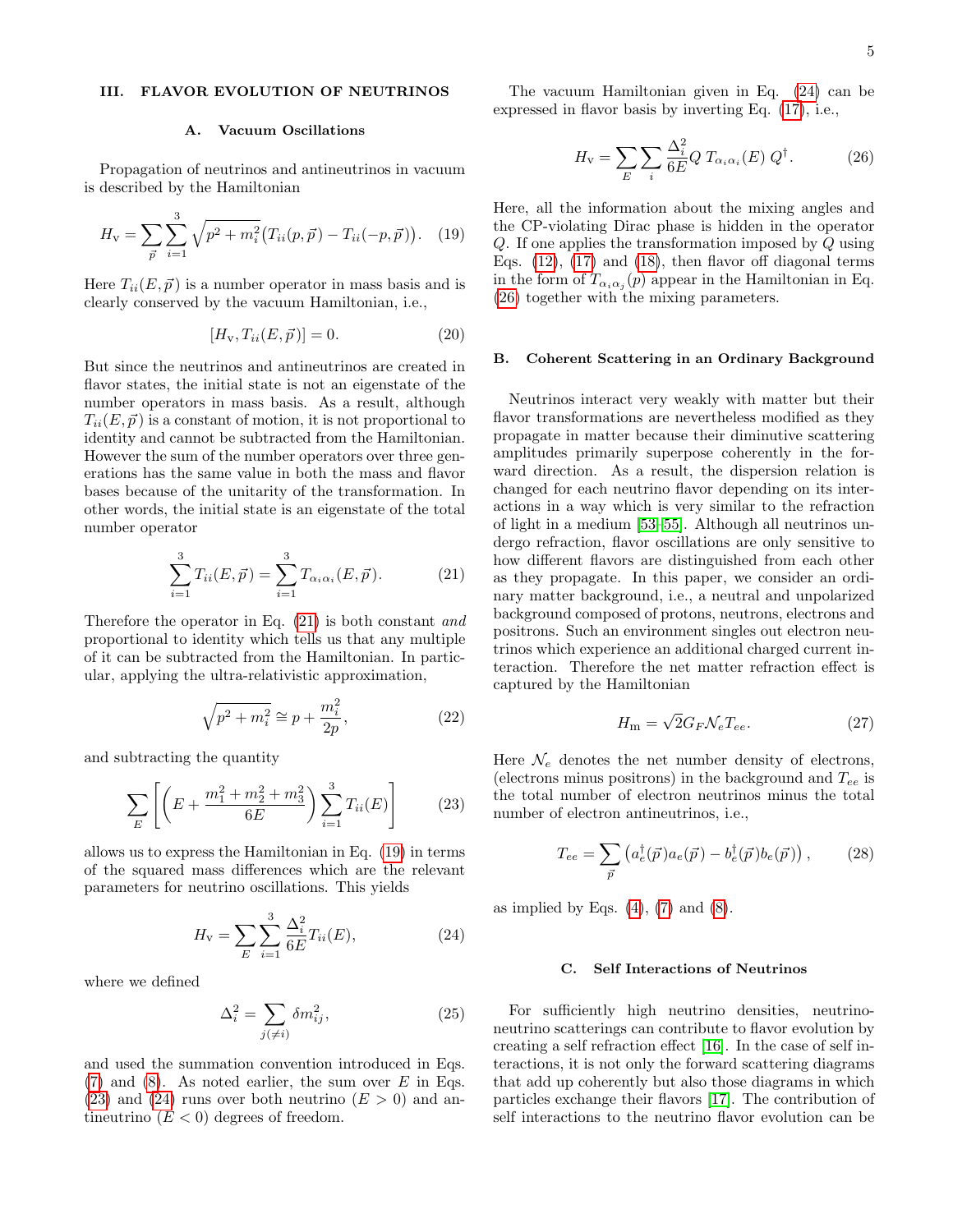described by the following effective Hamiltonian [\[19\]](#page-15-10):

<span id="page-5-1"></span>
$$
H_{\rm s} = \frac{G_F}{\sqrt{2}V} \sum_{i,j=1}^{3} \sum_{E,\vec{p}} \sum_{E',\vec{p}'} R_{\vec{p}\vec{p}'} T_{\alpha_i\alpha_j}(E,\vec{p}) T_{\alpha_j\alpha_i}(E',\vec{p}').
$$
\n(29)

Here

<span id="page-5-9"></span>
$$
R_{\vec{p}\vec{p}'} = 1 - \cos \theta_{\vec{p}\vec{p}'},\tag{30}
$$

where  $\theta_{\vec{p}\vec{p}'}$  is the angle between the momenta of the interacting neutrinos and  $V$  is the quantization volume<sup>[4](#page-5-0)</sup>.

Self interactions turn neutrino flavor conversion into a many-body phenomenon because the coherent superposition of flavor exchange diagrams couples the flavor evolution of each neutrino to that of the entire ensemble. This poses a formidable problem because the resulting dynamics is non-linear and the presence of the entangled states makes the dimension of the Hilbert space astronomically large. The latter difficulty can be avoided by adopting an effective one particle approximation which reduces the dimension of the Hilbert space by omitting entangled many-body states. Such an approach was developed in Refs. [\[17,](#page-15-7) [18\]](#page-15-11) in the form of a mean field formalism and is widely adopted by subsequent authors. However, the non-linearity of the original many-body problem is inherited by the resulting mean field consistency equations and renders them very difficult to solve in general.

Here, we do not necessarily resort to an effective one particle formulation but neither do we attempt to solve the many-body problem. Our purpose is to examine the full many-body system from the perspective of its symmetries in connection with CP violation and dynamical invariants. However, we also study the manifestations of these symmetries under the effective one particle approximation in Section [IV B.](#page-8-0)

Note that each term in the self interaction Hamiltonian given in Eq. [\(29\)](#page-5-1) in the form of

$$
\sum_{i,j=1}^{3} T_{\alpha_i \alpha_j}(E,\vec{p}) T_{\alpha_j \alpha_i}(E',\vec{p}'),\tag{31}
$$

is a scalar in the flavor space, i.e., it is invariant under any global unitary transformation. This follows from the fact that they all commute with the global operators  $T_{\alpha_k \alpha_l}$ :

<span id="page-5-2"></span>
$$
\left[\sum_{i,j=1}^{3} T_{\alpha_i \alpha_j}(E,\vec{p}) T_{\alpha_j \alpha_i}(E',\vec{p}') , T_{\alpha_k \alpha_l}\right] = 0. \qquad (32)
$$

Eq.  $(32)$ , together with Eqs.  $(10)$  and  $(18)$ , tells us that the self interaction Hamiltonian itself is rotationally invariant, i.e.,

<span id="page-5-8"></span>
$$
[H_{\rm s}, Q_{\alpha_i \alpha_j}] = 0 \tag{33}
$$

is satisfied for every  $i, j = 1, 2, 3$ . As a result, it has the same form in both the mass and flavor bases:

<span id="page-5-3"></span>
$$
H_{\rm s} = QH_{\rm s}Q^{\dagger} \tag{34}
$$
  
=  $\frac{G_F}{\sqrt{2}V} \sum_{i,j=1}^{3} \sum_{E,\vec{p}} \sum_{E',\vec{p}'} R_{\vec{p}\vec{p}'} T_{ij}(E,\vec{p}) T_{ji}(E',\vec{p}').$ 

### <span id="page-5-10"></span>D. Neutrino Propagation with CP Violation

The full problem of neutrino flavor evolution in an astrophysical environment, including vacuum oscillations, matter effects and self interactions, is represented by the sum of the Hamiltonians given in Eqs. [\(26\)](#page-4-5), [\(27\)](#page-4-6) and [\(29\)](#page-5-1):

<span id="page-5-7"></span>
$$
H = H_{\rm v} + H_{\rm m} + H_{\rm s}.\tag{35}
$$

Here, the only term which explicitly involves the CPviolating phase is the vacuum oscillation term through the operator Q. The matter term  $H<sub>m</sub>$  includes the net electron number density and it can introduce a CP violation due to the matter-antimatter asymmetry of the background. But the matter Hamiltonian itself does not explicitly depend on the intrinsic CP-violating Dirac phase. A similar statement is also true for the self interaction Hamiltonian  $H_s$ , i.e., although it can introduce a CP asymmetry if the initial neutrino and antineutrino backgrounds are not the same, neutrino-neutrino interactions are independent of the intrinsic CP-violating phase. This can be seen from the fact that  $H_s$  has the same form in both the matter and flavor bases as indicated by Eqs. [\(29\)](#page-5-1) and [\(34\)](#page-5-3).

Factorization of the CP-violating phase from the flavor evolution stems from the following identity which is true for any unitary operator in the form of Eq. [\(10\)](#page-3-1):

<span id="page-5-4"></span>
$$
Q_{e\tau}(e^{-i\delta}t_{\mathbf{R}}) = S_{\tau}^{\dagger}Q_{e\tau}(t_{\mathbf{R}})S_{\tau}.
$$
 (36a)

Here the operator  $Q_{e\tau}(t_{\rm R})$  does not contain the CPviolating Dirac phase  $\delta$  which is now incorporated into the operator

<span id="page-5-6"></span>
$$
S_{\tau} = e^{-i\delta(T_{\tau\tau} + \bar{T}_{\tau\tau})}.
$$
 (36b)

Therefore, we can write the transformation operator Q in Eq. [\(18\)](#page-3-6) as

<span id="page-5-5"></span>
$$
Q = Q_{\mu\tau}(t_{\rm A}) S_{\tau}^{\dagger} Q_{e\tau}(t_{\rm R}) Q_{e\mu}(t_{\odot}) S_{\tau}, \tag{37}
$$

where we used Eq. [\(36\)](#page-5-4) together with the fact that  $S_{\tau}$ and  $Q_{e\mu}$  commute with each other because they live in

<span id="page-5-0"></span><sup>4</sup> We remarked earlier that we do not show the normalization volumes because they are physically not relevant, (see footnote [2](#page-2-2) on page [3\)](#page-2-2). In the case of neutrino self interactions, however, the normalization volume is important because it determines the density of neutrinos which controls the strength of the neutrino potential. Another way of saying this is that although, for example, the vacuum oscillation term has only one  $1/V$  factor, the self interaction term has two such factors one of which tells us how many other neutrinos our *test neutrino* interacts with.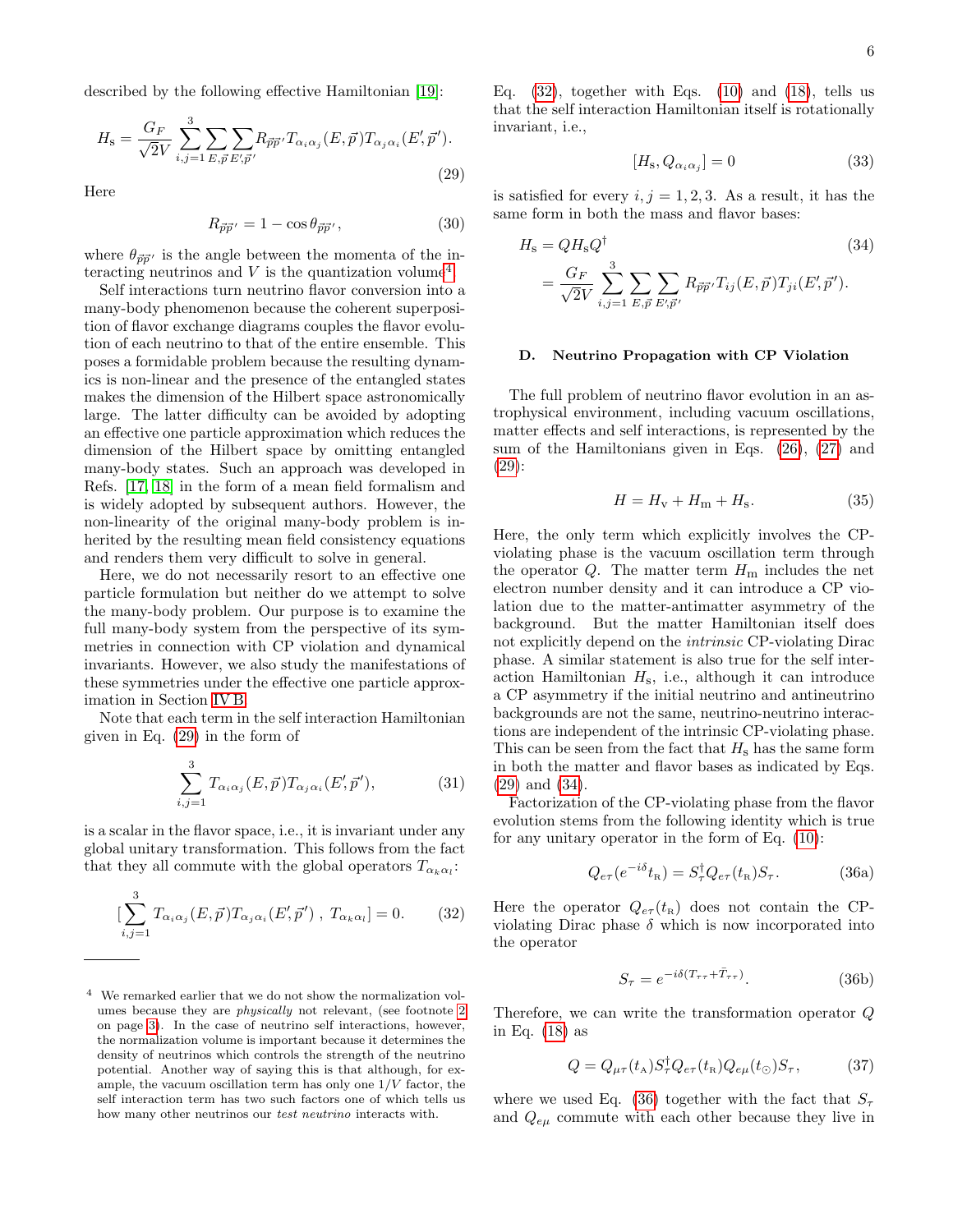orthogonal flavor subspaces. However,  $S_{\tau}$  does not commute with  $Q_{\mu\tau}$  and for this reason CP factorization cannot be realized in the ordinary flavor basis. Instead, one has to transform into another basis in which  $\mu$  and  $\tau$ eigenstates are suitably mixed with one another. This is usually referred to as the rotated flavor basis and is defined as

<span id="page-6-1"></span>
$$
a_{\tilde{\alpha_i}}(\vec{p}) \equiv Q_{\mu\tau} a_{\alpha_i}(\vec{p}) Q_{\mu\tau}^{\dagger}, b_{\tilde{\alpha_i}}(\vec{p}) \equiv Q_{\mu\tau} b_{\alpha_i}(\vec{p}) Q_{\mu\tau}^{\dagger}.
$$
 (38a)

From Eq.  $(12)$ , we see that this specifically yields<sup>[5](#page-6-0)</sup>

$$
a_{\tilde{e}}(\vec{p}) = a_e(\vec{p}),
$$
  
\n
$$
a_{\tilde{\mu}}(\vec{p}) = \cos \theta_A \ a_{\mu}(\vec{p}) + \sin \theta_A \ a_{\tau}(\vec{p}),
$$
\n
$$
a_{\tilde{\tau}}(\vec{p}) = -\sin \theta_A \ a_{\mu}(\vec{p}) + \cos \theta_A \ a_{\tau}(\vec{p}),
$$
\n(38b)

for the neutrinos and

$$
b_{\tilde{e}}(\vec{p}) = b_e(\vec{p}),
$$
  
\n
$$
b_{\tilde{\mu}}(\vec{p}) = \cos \theta_A b_{\mu}(\vec{p}) + \sin \theta_A b_{\tau}(\vec{p}),
$$
  
\n
$$
b_{\tilde{\tau}}(\vec{p}) = -\sin \theta_A b_{\mu}(\vec{p}) + \cos \theta_A b_{\tau}(\vec{p}),
$$
\n(38c)

for the antineutrinos. In most cases, the rotated and ordinary flavor bases are physically equivalent to each other. For example, in the case of neutrinos emanating from a supernova,  $\nu_{\mu}$ ,  $\nu_{\tau}$ ,  $\bar{\nu}_{\mu}$  and  $\bar{\nu}_{\tau}$  spectra are almost identical. These neutrinos also undergo the same neutral current weak interactions as they propagate in the mantle. As a result, one has the same set of initial conditions and the same dispersion relation in both the rotated and the ordinary flavor bases.

That the desired factorization of CP-violating phase is achieved in the rotated flavor base can be seen by multi-plying Eq. [\(37\)](#page-5-5) on the right with  $Q^{\dagger}_{\mu\tau}Q_{\mu\tau}$  and using Eq. [\(38\)](#page-6-1). The result is as follows:

<span id="page-6-2"></span>
$$
Q = S_{\tilde{\tau}}^{\dagger} Q_{\tilde{e}\tilde{\tau}}(t_{\rm R}) Q_{\tilde{e}\tilde{\mu}}(t_{\odot}) S_{\tilde{\tau}} Q_{\mu\tau}(t_{\rm A}). \tag{39}
$$

Here, all operators with tilde signs have the same form as they are originally defined except that  $a_{\alpha_i}$  and  $b_{\alpha_i}$  are replaced by  $a_{\tilde{\alpha_i}}$  and  $b_{\tilde{\alpha_i}}$ , respectively. In Eq. [\(39\)](#page-6-2), the part of the transformation operator Q excluding the rightmost  $Q_{\mu\tau}$  is now expressed in the rotated flavor basis and properly factorized so as to separate the CP-violating phase from the flavor evolution. The function of the rightmost  $Q_{\mu\tau}$  is to transform the object on which Q is acting into the rotated flavor basis where the factorization is realized. For example, using Eq. [\(39\)](#page-6-2), we can express the vacuum Hamiltonian given in Eq. [\(26\)](#page-4-5) as

<span id="page-6-3"></span>
$$
H_{\rm v} = S_{\tilde{\tau}}^{\dagger} Q_{\tilde{e}\tilde{\tau}}(t_{\rm R}) Q_{\tilde{e}\tilde{\mu}}(t_{\odot}) S_{\tilde{\tau}} \times \sum_{E} \sum_{i} \frac{\Delta_{i}^{2}}{6E} T_{\tilde{\alpha}_{i}\tilde{\alpha}_{i}}(E) S_{\tilde{\tau}}^{\dagger} Q_{\tilde{e}\tilde{\mu}}^{\dagger}(t_{\odot}) Q_{\tilde{e}\tilde{\tau}}^{\dagger}(t_{\rm R}) S_{\tilde{\tau}}, \tag{40}
$$

where we applied the definition of the rotated flavor ba-sis from Eq. [\(38\)](#page-6-1) in order to transform  $T_{\alpha_i \alpha_i}(E)$  to  $T_{\tilde{\alpha}_i \tilde{\alpha}_i}(E)$ . One should also note that  $S_{\tilde{\tau}}$  commutes with  $T_{\tilde{\alpha}_i \tilde{\alpha}_i}(E)$  because  $S_{\tilde{\tau}}$  involves only the number operators in the rotated flavor basis and  $T_{\tilde{\alpha}_i\tilde{\alpha}_i}(E)$  are also number operators themselves. Applying this to Eq. [\(40\)](#page-6-3) leads to the result

$$
H_{\mathbf{v}} = S_{\tilde{\tau}}^{\dagger} H_{\tilde{\mathbf{v}}}^{(0)} S_{\tilde{\tau}},\tag{41}
$$

where  $H_{\tilde{\nabla}}^{(0)}$  is the Hamiltonian which represents the vacuum oscillations in the rotated flavor basis in the absence of any CP-violating phase. It is given by

 $(0)$ 

$$
H_{\tilde{\mathbf{v}}}^{(0)} = Q_{\tilde{e}\tilde{\tau}}(t_{\mathbf{R}}) Q_{\tilde{e}\tilde{\mu}}(t_{\odot})
$$

$$
\times \sum_{E} \sum_{i} \frac{\Delta_{i}^{2}}{6E} T_{\tilde{\alpha}_{i}\tilde{\alpha}_{i}}(E) Q_{\tilde{e}\tilde{\mu}}^{\dagger}(t_{\odot}) Q_{\tilde{e}\tilde{\tau}}^{\dagger}(t_{\mathbf{R}}).
$$
(42)

The matter Hamiltonian given in Eq. [\(27\)](#page-4-6) and the self interaction Hamiltonian given in Eq. [\(29\)](#page-5-1) both commute with the CP violation term  $S_{\tilde{\tau}}$ :

<span id="page-6-4"></span>
$$
[H_{\rm m}, S_{\tilde{\tau}}] = 0 \quad \text{and} \quad [H_{\rm s}, S_{\tilde{\tau}}] = 0. \tag{43}
$$

The first commutator above is trivially true because  $H_{\rm m}$ and  $S_{\tilde{\tau}}$  live in orthogonal flavor spaces and the second commutator immediately follows from Eq. [\(32\)](#page-5-2) with  $k = l$ . At a more intuitive level, the second commutator in Eq. [\(43\)](#page-6-4) is a result of the fact that the scattering of neutrinos from each other does not change the total number of neutrinos or antineutrinos in any flavor eigenstate and that the operator  $S_{\tilde{\tau}}$  includes only the total number operators for  $\nu_{\tilde{\tau}}$  and  $\bar{\nu}_{\tilde{\tau}}$  as can be seen from its definition in Eq. [\(36b\)](#page-5-6). Therefore, the Hamiltonian in Eq. [\(35\)](#page-5-7) can be written as

<span id="page-6-5"></span>
$$
H = S_{\tilde{\tau}}^{\dagger} \left( H_{\tilde{\mathbf{v}}}^{(0)} + H_{\mathbf{m}} + H_{\mathbf{s}} \right) S_{\tilde{\tau}}.
$$
 (44)

The CP-violating phase is now factorized in such a way that the Hamiltonian inside the parenthesis in Eq. [\(44\)](#page-6-5) has no CP-violating phases. In this Hamiltonian the vacuum term is expressed in the rotated flavor basis whereas the other terms are written in ordinary flavor basis. However, both  $H<sub>m</sub>$  and  $H<sub>s</sub>$  do not change under the transformation from ordinary to rotated flavor bases because they both commute with the transformation operator  $Q_{\mu\tau}$ :

<span id="page-6-6"></span>
$$
[H_{\rm m}, Q_{\mu\tau}] = 0
$$
 and  $[H_{\rm s}, Q_{\mu\tau}] = 0.$  (45)

The first commutator in Eq. [\(45\)](#page-6-6) is again trivially true since  $\nu_e$  is orthogonal to the  $\nu_\mu$ - $\nu_\tau$  subspace and it leads to

$$
H_{\rm m} = Q_{\mu\tau} H_{\rm m} Q_{\mu\tau}^{\dagger} = H_{\rm \tilde{m}} = \sqrt{2} G_F \mathcal{N}_e T_{\tilde{e}\tilde{e}}.
$$
 (46a)

The second commutator in Eq. [\(45\)](#page-6-6) is a special case of Eq. [\(33\)](#page-5-8) and it allows us to write

$$
H_{\rm s} = Q_{\mu\tau} H_{\rm s} Q_{\mu\tau}^{\dagger} = H_{\tilde{\rm s}} \tag{46b}
$$
  

$$
= \frac{G_F}{\sqrt{2}V} \sum_{i,j=1}^{3} \sum_{E,\vec{p}} \sum_{E',\vec{p}'} R_{\vec{p}\vec{p}'} T_{\tilde{\alpha}_i \tilde{\alpha}_j} (E, \vec{p}) T_{\tilde{\alpha}_j \tilde{\alpha}_i} (E', \vec{p}').
$$

<span id="page-6-0"></span><sup>&</sup>lt;sup>5</sup> Although  $\nu_e$  and  $\bar{\nu}_e$  remain the same under this transformation which takes place in the orthogonal subspace, we introduce the notation  $\nu_{\tilde{e}} = \nu_e$  and  $\bar{\nu}_{\tilde{e}} = \bar{\nu}_e$  because it simplifies our formulas in subsequent sections.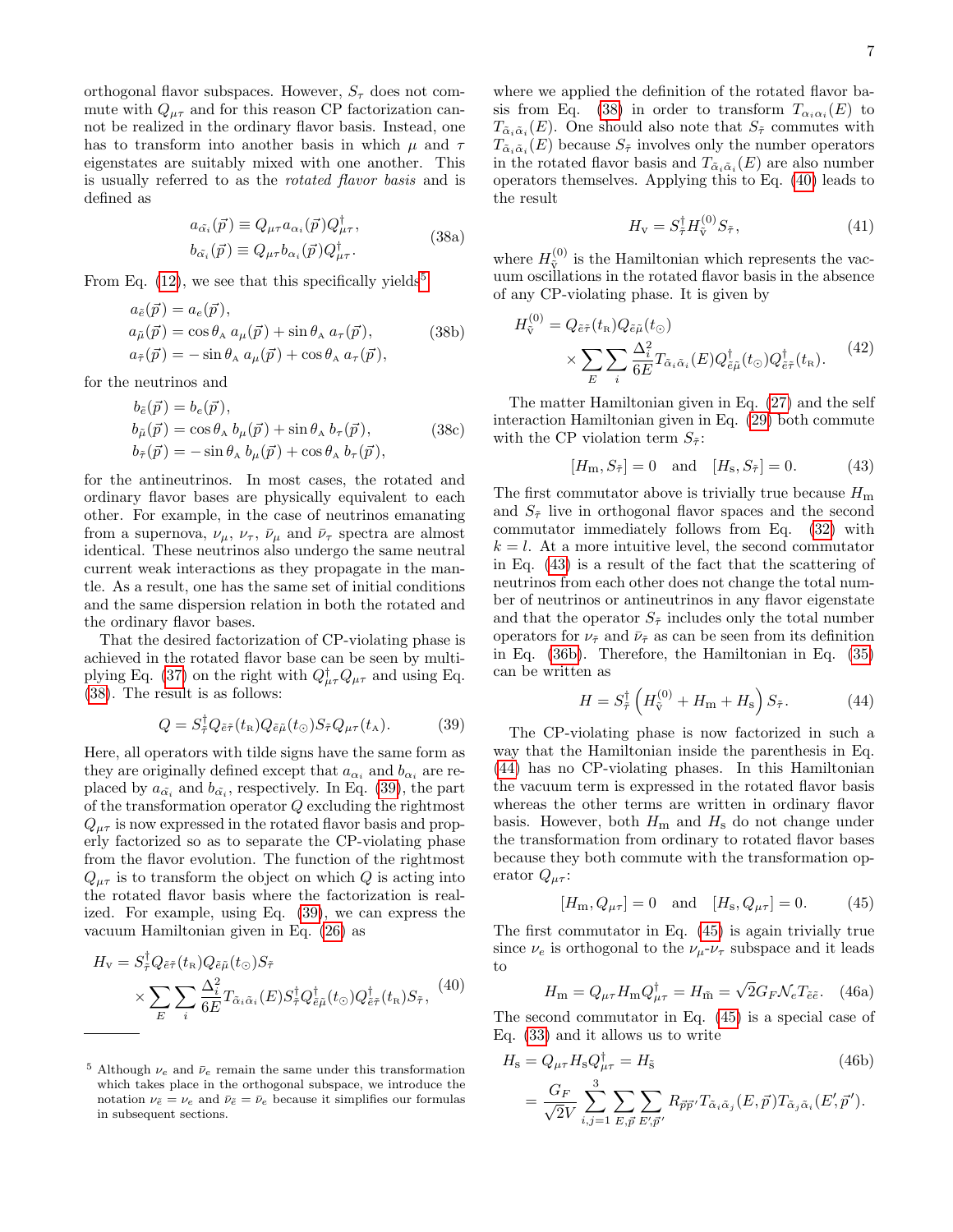Therefore, the total Hamiltonian given in Eq. [\(44\)](#page-6-5) can be written as

<span id="page-7-1"></span>
$$
H = S_{\tilde{\tau}}^{\dagger} \tilde{H}^{(0)} S_{\tilde{\tau}}, \tag{47a}
$$

where  $\tilde{H}^{(0)}$  is an Hamiltonian which describes the vacuum oscillations and coherent scatterings of neutrinos from the background particles as well as from each other in the rotated flavor space and includes no CP-violating phase. It is given by

$$
\tilde{H}^{(0)} = H_{\tilde{v}}^{(0)} + H_{\tilde{m}} + H_{\tilde{s}}.
$$
 (47b)

Eq. [\(47\)](#page-7-1) tell us that the collective flavor transformations of neutrinos as a many-body system can be described by an evolution operator

<span id="page-7-2"></span>
$$
U(t) = S_{\tilde{\tau}}^{\dagger} \tilde{U}^{(0)}(t) S_{\tilde{\tau}}, \qquad (48a)
$$

where  $\tilde{U}_0(t)$  is the evolution operator corresponding to the Hamiltonian  $\tilde{H}^{(0)}$ . In other words, it is the solution of

$$
i\hbar \frac{d}{dt}\tilde{U}^{(0)}(t) = \tilde{H}^{(0)}\tilde{U}^{(0)}(t),
$$
 (48b)

with the initial condition  $\tilde{U}_0(t=0) = I$ .

# <span id="page-7-0"></span>IV. CONSTANTS OF MOTION

Self interactions turn the problem of neutrino flavor transformation in an astrophysical environment into a many-body phenomenon and give rise to highly nonlinear forms of flavor evolution. Still, numerical simulations reveal that some forms of collective regular behaviour can emerge from the apparent complexity. Synchronized oscillations in which all neutrinos oscillate with a single frequency [\[26\]](#page-15-12) and bi-polar oscillations in which the whole ensemble can be described in terms of two frequencies [\[27\]](#page-15-13) are the earliest discoveries of such collective behaviour and both were observed in a simplified two neutrino mixing scheme under the mean field approximation. Another noteworthy emergent behaviour is the phenomenon of spectral splits in which neutrinos or antineutrinos exchange their energy spectra at certain critical energies under the adiabatic evolution conditions [\[29\]](#page-15-14). These splits are observed in numerical simulations for both two and three flavor mixing scenarios in the mean field case. For a review, see Ref. [\[25\]](#page-15-8).

Such collective modes of regular behavior call attention to possible symmetries which may underline the dynamics of the system. In fact, an earlier study [\[31\]](#page-16-0) by the present authors pointed out to some parallels between self interacting neutrinos in a two flavor mixing scheme and the BCS model of superconductivity [\[56\]](#page-16-23) describing the Cooper pairs of electrons in the conduction band of a metal. In particular, the role of the neutrino flavor isospin (see Eqs. [\(2\)](#page-2-5) and [\(3\)](#page-2-6)) in the former case is played

by the pair quasispin in the latter. We used this analogy to show that certain dynamical symmetries, which were already known in the context of the BCS model [\[57–](#page-16-24)[59\]](#page-16-25), are also respected by flavor oscillations of self interacting neutrinos in the exact many-body case if the following conditions are satisfied:

- 1. The single angle approximation is adopted,
- 2. no net leptonic background is present, and
- 3. the neutrino density is fixed.

There are as many such dynamical symmetries as the number of energy modes under consideration and they manifest themselves as a set of constants of motion, i.e., quantities which depend non-trivially on the initial flavor content of the ensemble and do not change as neutrinos propagate and undergo flavor evolution.

It was also shown in Ref. [\[31\]](#page-16-0) that under the adoption of an effective one particle approximation (i.e., in the mean field picture), these dynamical symmetries are no longer exact but the expectation values of the corresponding constants of motion continue to remain invariant. These mean field invariants are closely related to the N-mode coherence modes considered in Ref. [\[30\]](#page-15-9) which are also known as degenerate solutions in the context of the BCS model [\[60,](#page-16-26) [61\]](#page-16-27).

It should be noted that, although these dynamical symmetries are exact only under the assumptions listed above, they can still be relevant when the system is away from these idealized conditions. For example, it was demonstrated in Ref. [\[31\]](#page-16-0) that the two flavor spectral split phenomenon, which emerges as neutrinos adiabatically evolve from a high density region into the vacuum can be analytically understood in terms of one of the dynamical symmetries although condition 3 is violated in this case. In this scheme, the split frequency corresponds to the chemical potential in the BCS model of superconductivity.

These observations clearly call for a thorough analysis of collective neutrino oscillation modes in connection with the dynamical symmetries which will be the subject of a future study. In this paper, we restrict ourselves solely to a study of the symmetries themselves. In particular we show that the dynamical symmetries and the associated constants of motion, which were originally found in the two flavor mixing scheme using an analogy to the BCS model, can be generalized to the full three flavor mixing case. We also show that these dynamical symmetries continue to be exact even when the CP symmetry is broken by neutrino oscillations.

# A. In the Exact Many Body Picture

In the light of above comments, we ignore any net electron background in this section, adopt the single angle approximation for neutrino self interactions and assume that neutrinos occupy a fixed volume. The single angle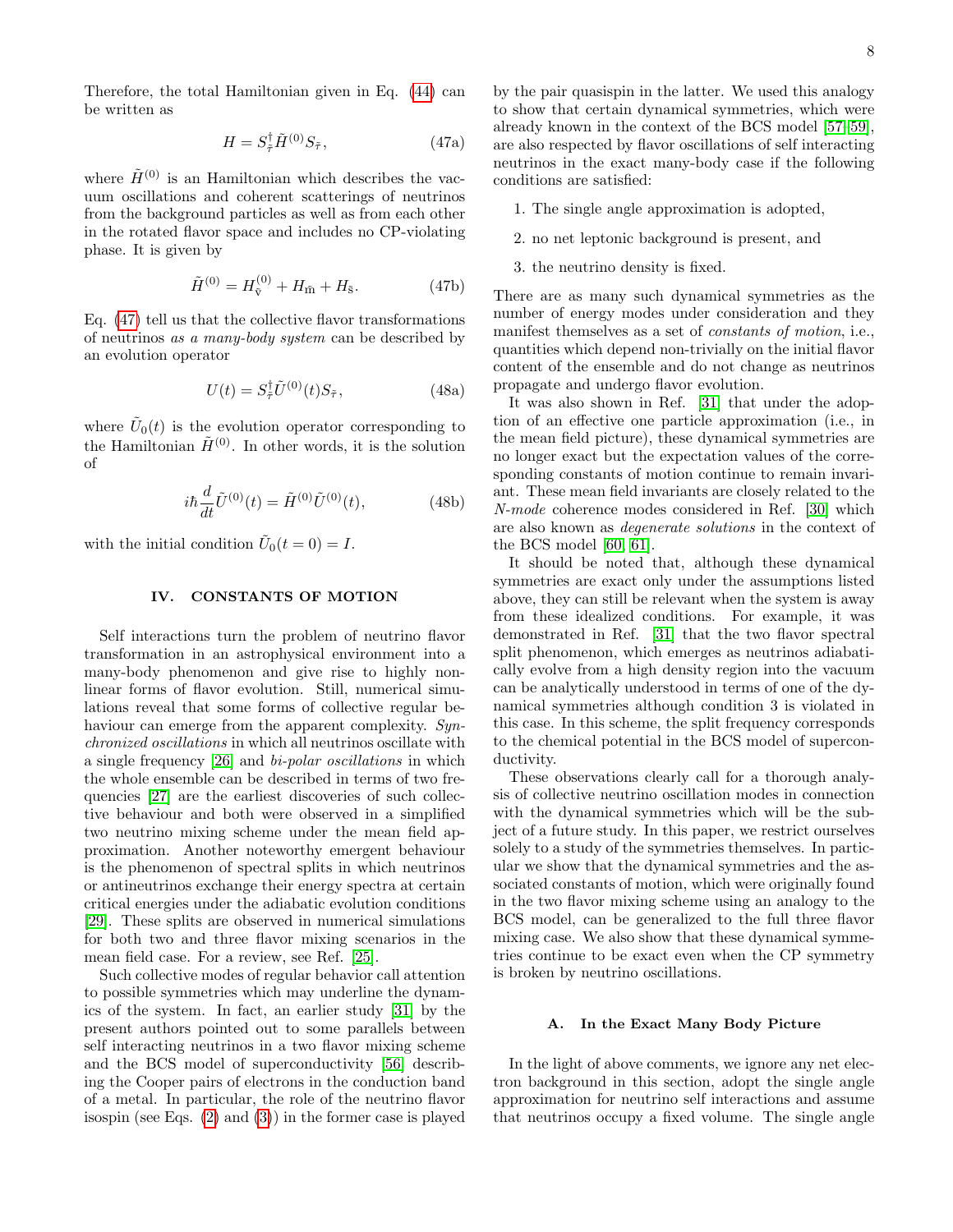approximation assumes that all neutrinos experience the same flavor transformation regardless of their direction of travel, which amounts to replacing the angular factor  $R_{\vec{p}\vec{q}}$  introduced in Eq. [\(30\)](#page-5-9) with a suitable representative value R. In this case, the Hamiltonian describing the flavor evolution of neutrinos reduces to

<span id="page-8-2"></span>
$$
H = \sum_{E} \sum_{i=1}^{3} \frac{\Delta_i^2}{6E} T_{ii}(E) + \frac{\mu}{2} \sum_{i,j=1}^{3} T_{ij} T_{ji}, \qquad (49)
$$

where  $\mu$  is given by

$$
\mu = R \frac{\sqrt{2}G_F}{V}.
$$
\n(50)

Here we used Eqs. [\(24\)](#page-4-4) and [\(34\)](#page-5-3) in order to express the Hamiltonian in mass basis where it takes a simpler form and we employed the summation conventions introduced in Eqs. [\(7\)](#page-2-3) and [\(8\)](#page-2-4).

Using the  $U(3)$  commutators given in Eq.  $(6)$ , one can easily show that the operators<sup>[6](#page-8-1)</sup>

<span id="page-8-3"></span>
$$
h_E = \sum_{i=1}^{3} \frac{\Delta_i^2}{3} T_{ii}(E) + \mu \sum_{i,j=1}^{3} \sum_{\substack{E'\\(E' \neq E)}} \frac{T_{ij}(E) T_{ji}(E')}{\frac{1}{2E} - \frac{1}{2E'}} \tag{51}
$$

are constants of motion of the Hamiltonian given in Eq. [\(49\)](#page-8-2) because they commute with the Hamiltonian and with each other, i.e., for every  $E$  and  $E'$ 

<span id="page-8-4"></span>
$$
[H, h_E] = 0
$$
 and  $[h_E, h_{E'}] = 0$  (52)

are satisfied. Note that in Eqs. [\(51\)](#page-8-3) and [\(52\)](#page-8-4), the energies  $E$  and  $E'$  can take both positive and negative values. This tells us that for every physical energy mode p in the system, there are two constants of motion given by  $h_n$ and  $h_{-p}$  corresponding to neutrino and antineutrino degrees of freedom, respectively. The Hamiltonian itself, which is given in Eq. [\(49\)](#page-8-2), can be written as a sum of these invariants, i.e.,

$$
H = \sum_{E} \frac{1}{2E} h_E,\tag{53}
$$

up to some terms which are proportional to identity.

We would like to note that in the limit of  $\mu \to 0$ , self interactions of neutrinos disappear and the Hamiltonian given in Eq. [\(49\)](#page-8-2) reduces to the vacuum propagation Hamiltonian only. In this limit, the invariants presented

in Eq. [\(51\)](#page-8-3) reduce to number operators for mass eigenstates and we recover Eq. [\(20\)](#page-4-7). However away from the  $\mu \rightarrow 0$  limit, the invariants given in Eq. [\(51\)](#page-8-3) are nontrivial and cannot be reduced to a combination of number operators. We also would like to note that both the Hamiltonian given in Eq. [\(49\)](#page-8-2) and the invariants given in Eq. [\(51\)](#page-8-3) reduce to their two flavor counterparts presented in Ref. [\[31\]](#page-16-0) if one restricts the sums over three mass eigenstates to include only two of them (see Appendix [A\)](#page-15-15).

One can express the constants of motion in the flavor basis using the inverse of Eq. [\(17\)](#page-3-5) as

<span id="page-8-6"></span>
$$
h_E = Q \sum_{i=1}^{3} \frac{\Delta_i^2}{3} T_{\alpha_i \alpha_i}(E) Q^{\dagger} + \mu \sum_{i,j=1}^{3} \sum_{E' (\neq E)} \frac{T_{\alpha_i \alpha_j}(E) T_{\alpha_j \alpha_i}(E')}{\frac{1}{2E} - \frac{1}{2E'}},
$$
\n(54)

where we also used Eq. [\(32\)](#page-5-2) which tells us that the quadratic part of the constants of motion will have the same form in both the flavor and mass bases.

It is important to note that Eq. [\(52\)](#page-8-4) are valid even in the presence of the CP-violating phase. In other words, the many-body dynamical symmetries of the system are not broken when the neutrino oscillations are not CP invariant. However, the CP-violating phase can be factored out in a way similar to Eq. [\(47\)](#page-7-1), i.e.,

<span id="page-8-5"></span>
$$
h_E = S_{\tilde{\tau}}^{\dagger} \tilde{h}_E^{(0)} S_{\tilde{\tau}},\tag{55}
$$

where  $\tilde{h}_E^{(0)}$  $E_E^{(0)}$  are the constants of motion of the Hamiltonian

$$
\tilde{H}^{(0)} = H_{\tilde{\mathbf{v}}}^{(0)} + H_{\tilde{\mathbf{s}}},\tag{56}
$$

which represents the vacuum oscillations and self interactions of neutrinos and antineutrinos in the rotated flavor basis in the absence of any CP-violating phase. They are given by

$$
h_E^{(0)} = Q_{\tilde{e}\tilde{\tau}}(t_{\rm R}) Q_{\tilde{e}\tilde{\mu}}(t_{\odot}) \sum_{i=1}^3 \frac{\Delta_i^2}{3} T_{\tilde{\alpha}_i \tilde{\alpha}_i}(E) Q_{\tilde{e}\tilde{\mu}}^\dagger(t_{\odot}) Q_{\tilde{e}\tilde{\tau}}^\dagger(t_{\rm R})
$$

$$
+ \mu \sum_{i,j=1}^3 \sum_{E'(\neq E)} \frac{T_{\tilde{\alpha}_i \tilde{\alpha}_j}(E) T_{\tilde{\alpha}_j \tilde{\alpha}_i}(E')}{\frac{1}{2E} - \frac{1}{2E'}}.
$$
(57)

In order to show that Eq. [\(55\)](#page-8-5) is true, one should substitute the factored form of the operator Q given in Eq. [\(39\)](#page-6-2) into Eq. [\(54\)](#page-8-6) and use the definition of the rotated flavor basis given in Eq. [\(38\)](#page-6-1). Note that the quadratic part of the constants of motion have the same form in the rotated flavor basis as implied by Eq. [\(32\)](#page-5-2).

### <span id="page-8-0"></span>B. Effective One Particle Approximation

The Hilbert space of a self interacting neutrino ensemble grows exponentially with the number of particles so

<span id="page-8-1"></span><sup>&</sup>lt;sup>6</sup> In the continuum limit, the sum over  $E'$  is replaced by an integral which has a singularity at  $E' = E$ . But the integral does not diverge as will be seen in Section [IV B](#page-8-0) below. In presenting the constants of motion in this paper, we choose to use sum over discrete values of energy-momentum because in practise one usually carries out the calculation over discretized spectrum and we wanted to emphasize that in the discrete case,  $E' = E$  term should be removed from the sum in Eq. [\(51\)](#page-8-3).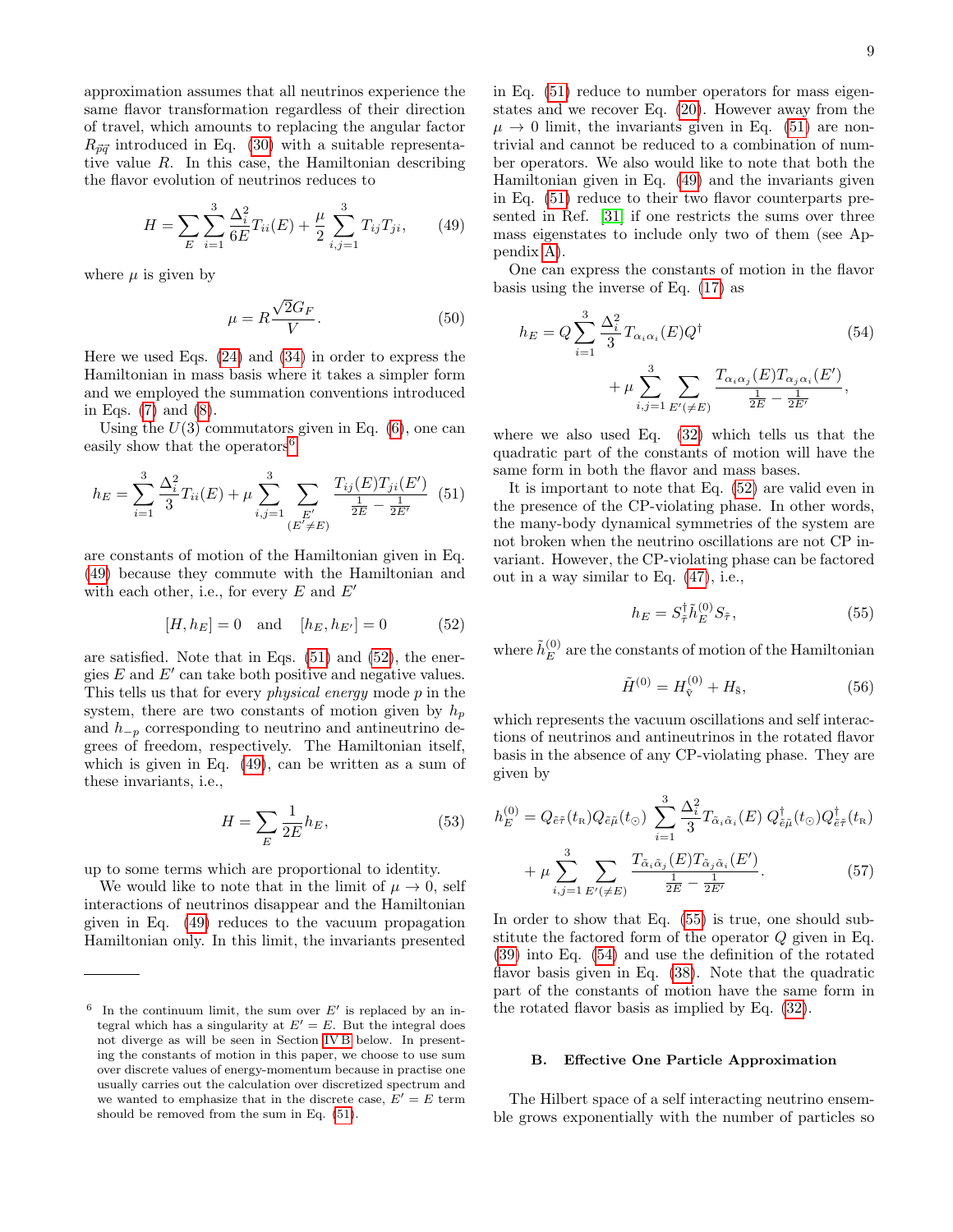that even with the symmetries described in this paper, diagonalization of the full many-body Hamiltonian is a formidable task. For this reason one usually resorts to an effective one particle approximation which replaces the system of mutually interacting neutrinos with a system of free particles moving in an average (mean) field. This approach can be formulated with the operator product linearization in which the quadratic term representing mutual interactions of particles is approximated by

<span id="page-9-0"></span>
$$
\mathcal{O}_1 \mathcal{O}_2 \sim \mathcal{O}_1 \langle \mathcal{O}_2 \rangle + \langle \mathcal{O}_1 \rangle \mathcal{O}_2 - \langle \mathcal{O}_1 \rangle \langle \mathcal{O}_2 \rangle. \tag{58a}
$$

Here the expectation values are calculated with respect to a state  $|\Psi\rangle$  which represents the whole system and it is assumed that this state satisfies the condition

<span id="page-9-1"></span>
$$
\langle \mathcal{O}_1 \mathcal{O}_2 \rangle = \langle \mathcal{O}_1 \rangle \langle \mathcal{O}_2 \rangle, \tag{58b}
$$

so that the expectation values of both sides of Eq. [\(58a\)](#page-9-0) agree with each other. Usually, the condition in Eq. [\(58b\)](#page-9-1) can only be satisfied by a restricted class of states in the Hilbert space. In Ref. [\[24\]](#page-15-16) two of us showed that  $SU(2)$  or  $SU(3)$  coherent states can be used for this purpose in the case of two or three flavors, respectively.

Application of the operator product linearization to neutrino Hamiltonian given in Eq. [\(49\)](#page-8-2) yields

$$
H_{\text{MF}} = \sum_{E} \sum_{i=1}^{3} \frac{\Delta_i^2}{6E} T_{ii}(E) + \frac{\mu}{2} \sum_{i,j=1}^{3} S_{ij} T_{ji}, \qquad (59)
$$

where we define

<span id="page-9-2"></span>
$$
S_{ij}(E, \vec{p}) = 2 \langle T_{ij}(E, \vec{p}) \rangle, \tag{60}
$$

and adopt the same summation conventions for  $S_{ij}(E, \vec{p})$ as in Eqs.  $(7)$  and  $(8)$ . The factor of 2 in Eq.  $(60)$  is introduced to account for the fact that when we linearize a quadratic term as in Eq. [\(58a\)](#page-9-0), two linear terms appear on the right hand side.

Note that the quadratic interaction term that we linearize involve  $SU(3)$  generators for which Eq. [\(58b\)](#page-9-1) is only satisfied by  $SU(3)$  coherent states [\[24\]](#page-15-16). These coherent states involve no quantum entanglement, i.e., they are in the form of a product of the one-particle states:

<span id="page-9-4"></span>
$$
|\Psi\rangle \equiv |\psi(\vec{p}_1)\rangle \otimes |\psi(\vec{p}_2)\rangle \otimes \cdots \otimes |\psi(\vec{p}_N)\rangle
$$
  

$$
\otimes |\bar{\psi}(\vec{p}_1)\rangle \otimes |\bar{\psi}(\vec{p}_2)\rangle \otimes \cdots \otimes |\bar{\psi}(\vec{p}_N)\rangle.
$$
 (61)

Here the states  $|\psi(\vec{p}_k)\rangle$  and  $|\bar{\psi}(\vec{p}_k)\rangle$  represent a single neutrino and antineutrino, respectively. They are not necessarily flavor states but can be a superposition of different flavor or mass eigenstates. These single particle states are computed as a function of time by solving a set of mean field consistency equations which guarantee that the mean field evolves in line with the evolution of the individual particles in the system because all particles contribute to the mean field. In order to find these equations, one should first note that the Heisenberg equation

of motion for the operator  $T_{ij}(E, \vec{p})$  is given by

<span id="page-9-3"></span>
$$
-i\frac{d}{dt}T_{ij}(E,\vec{p}) = [H_{\text{MF}}, T_{ij}(E,\vec{p})]
$$
(62)  

$$
= \frac{\delta m_{ij}^2}{2E}T_{ij}(E,\vec{p})
$$

$$
+ \frac{\mu}{2}\sum_{k=1}^3 (S_{ik}T_{kj}(E,\vec{p}) - S_{kj}T_{ik}(E,\vec{p})).
$$

Taking the expectation value of both sides of Eq. [\(62\)](#page-9-3) gives

<span id="page-9-7"></span>
$$
-i\frac{d}{dt}S_{ij}(E,\vec{p}) = \frac{\delta m_{ij}^2}{2E}S_{ij}(E,\vec{p})
$$
(63)  
+ 
$$
\frac{\mu}{2}\sum_{k=1}^3 (S_{ik}S_{kj}(E,\vec{p}) - S_{kj}S_{ik}(E,\vec{p})),
$$

which are the mean field consistency equations to be solved to determine  $S_{ij}(E, \vec{p})$  and hence the state in Eq. [\(61\)](#page-9-4).

In the mean field approximation, the many-body invariants considered above are no longer exactly conserved. This is not surprising because when the state of a particle undergoes a small change as a consequence of its interaction with another particle, the conservation principle requires the latter to undergo exactly the opposite change. This requirement obviously cannot be satisfied in a mean field type approximation [\[62\]](#page-16-28). However, the expectation values of the many-body invariants considered in the previous subsection still remain constant under the mean field dynamics. In other words, the quantities

<span id="page-9-6"></span>
$$
I_E \equiv 2\langle h_E \rangle \tag{64}
$$
  
=  $\sum_{i=1}^3 \frac{\Delta_i^2}{3} S_{ii}(E) + \frac{\mu}{2} \sum_{i,j=1}^3 \sum_{\substack{E'\\(E' \neq E)}} \frac{S_{ij}(E) S_{ji}(E')}{\frac{1}{2E} - \frac{1}{2E'}}$ 

obey

<span id="page-9-5"></span>
$$
\frac{d}{dt}\langle I_E \rangle = 0,\t(65)
$$

for every  $E$ . One can easily confirm Eq. [\(65\)](#page-9-5) by taking the derivative of Eq. [\(64\)](#page-9-6) and using the mean field equations given in Eq. [\(63\)](#page-9-7).

It is instructive to calculate the values of the constants of motion in the mean field approximation for neutrinos which are emitted during the cooling phase of a protoneutron star after a core collapse supernova explosion. Initially  $S_{\alpha_i \alpha_j}(E)$  are nonzero only for  $i = j$  because all neutrinos are emitted in flavor states and there is no mixing near the neutron star surface. Neutrinos reach a thermal equilibrium before they are released from the protoneutron star so that the diagonal elements are given by

<span id="page-9-8"></span>
$$
\langle S_{\alpha_i \alpha_i}(p) \rangle = \frac{2L}{2\pi R^2 F_3(0)} \frac{1}{T_{\alpha_i}^4} \frac{p^2}{1 + e^{p/T_{\alpha_i}}},
$$
  

$$
\langle S_{\alpha_i \alpha_i}(-p) \rangle = \frac{-2L}{2\pi R^2 F_3(0)} \frac{1}{T_{\alpha_i}^4} \frac{p^2}{1 + e^{p/T_{\alpha_i}}}.
$$
 (66)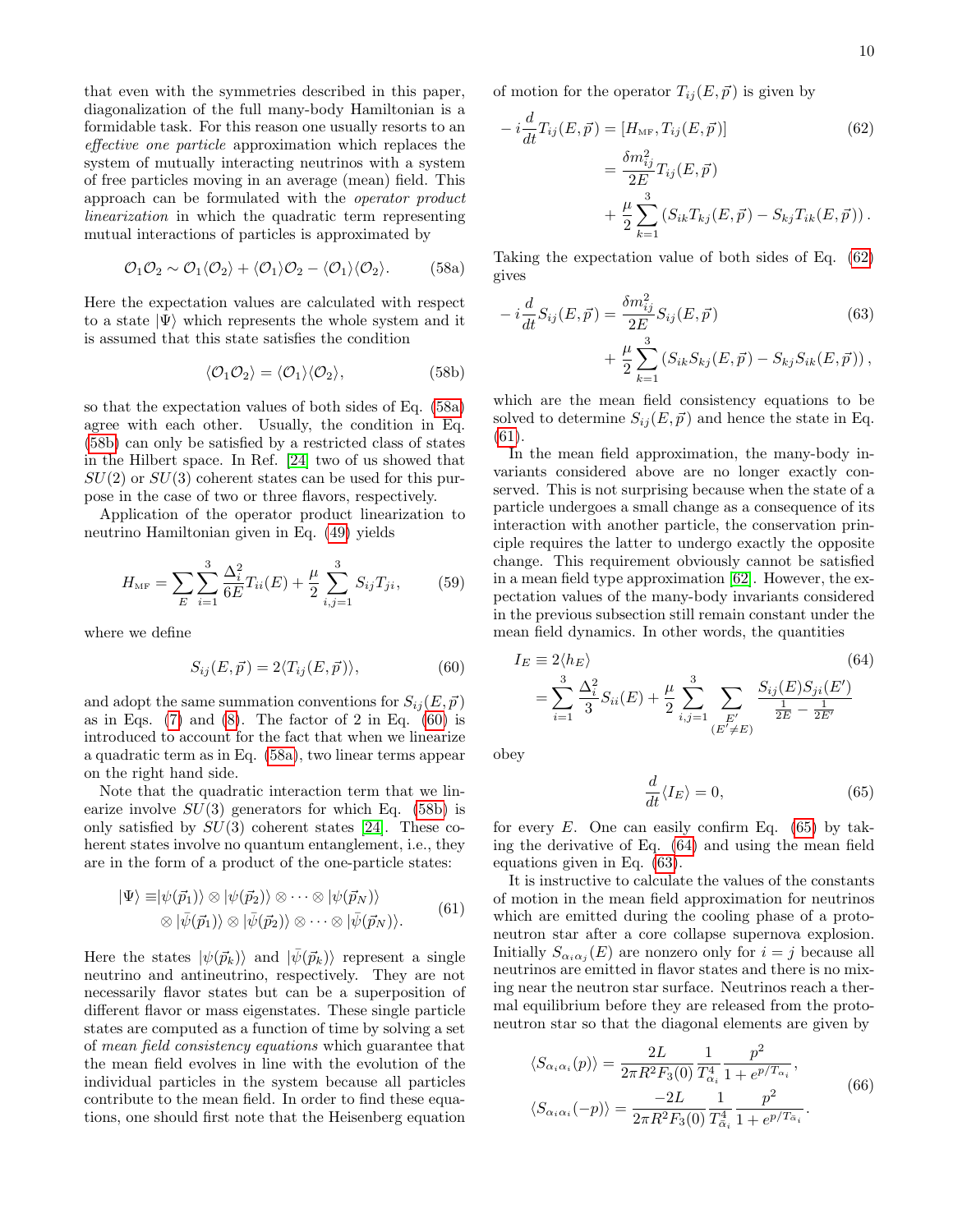Here  $L$  denotes the neutrino luminosity and  $R$  denotes the radius of the neutrino-sphere. We assume that both quantities are the same for all neutrino and antineutrino flavors. The Fermi integral  $F_3(0)$  corresponding to zero chemical potential is equal to  $7\pi^2/120$ . In Eq. [\(66\)](#page-9-8), the temperature of the  $\nu_{\alpha_i}$  and  $\bar{\nu}_{\alpha_i}$  are respectively shown by  $T_{\alpha_i}$  and  $T_{\bar{\alpha}_i}$ . Model independent arguments tell us that these temperatures obey the hierarchy

$$
T_{\nu_e} < T_{\bar{\nu}_e} < T_{\nu_x} = T_{\bar{\nu}_x},\tag{67}
$$

where  $x = \mu, \tau$ .

Note that near the proto-neutron star, the neutrino luminosity is very large  $(L = 10^{51} \text{ ergs/s}$  for the cooling period of the proto-neutron star). In this case the quadratic terms in the conserved quantities given in Eq. [\(64\)](#page-9-6) are at least nine orders of magnitude larger than the linear terms so that the linear terms can be safely ignored. As for the quadratic terms in Eq. [\(64\)](#page-9-6), they have the same form in both mass and flavor basis as emphasized above (see Eq. [\(54\)](#page-8-6) and the text that follows it). Therefore, the values of the conserved quantities can be obtained by using Eq. [\(66\)](#page-9-8) as follows:

$$
I_{p} = I \sum_{i=1}^{3} \frac{1}{T_{\alpha_{i}}^{4}} \frac{p^{2}}{1 + e^{p/T_{\alpha_{i}}}} \int dq \left( \frac{\frac{1}{T_{\alpha_{i}}^{4}} \frac{q^{2}}{1 + e^{q/T_{\alpha_{i}}}}}{\frac{1}{2p} - \frac{1}{2q}} - \frac{\frac{1}{T_{\alpha_{i}}^{4}} \frac{q^{2}}{1 + e^{q/T_{\alpha_{i}}}}}{\frac{1}{2p} + \frac{1}{2q}} \right),
$$
  
\n
$$
I_{-p} = I \sum_{i=1}^{3} \frac{1}{T_{\alpha_{i}}^{4}} \frac{p^{2}}{1 + e^{p/T_{\alpha_{i}}}} \int dq \left( \frac{\frac{1}{T_{\alpha_{i}}^{4}} \frac{q^{2}}{1 + e^{q/T_{\alpha_{i}}}}}{\frac{1}{2p} - \frac{1}{2q}} - \frac{\frac{1}{T_{\alpha_{i}}^{4}} \frac{q^{2}q}{1 + e^{q/T_{\alpha_{i}}}}}{\frac{1}{2p} + \frac{1}{2q}} \right).
$$
\n(68)

<span id="page-10-1"></span>In writing Eq. [\(68\)](#page-10-1), we take the continuum limit

$$
\frac{1}{V} \sum_{\vec{q}} \rightarrow \frac{1}{(2\pi)^3} \int d^3 \vec{q} \tag{69}
$$

and define a common proportionality constant

$$
I = \frac{RG_F}{\sqrt{2}} \left( \frac{L}{2\pi^2 R^2 F_3(0)} \right)^2.
$$
 (70)

We also take into account that the neutrinos are all going away from the proto-neutron star so that the angular part of  $d\vec{q}$  integrates to  $2\pi$  rather than  $4\pi$ .

The values of the invariants calculated from Eq. [\(68\)](#page-10-1) for initial neutrino distributions with a representative set of neutrino temperatures [\[63–](#page-16-29)[65\]](#page-16-30)  $T_{\nu_e}$  = 3.0 MeV,  $T_{\bar{\nu}_e}$  = 4.0 MeV and  $T_{\nu_x} = T_{\bar{\nu}_x} = 6.0$  MeV are shown in Figure [1.](#page-10-2) Note that the values of the invariants depend on the CP-violating Dirac phase only through the linear term of Eq. [\(64\)](#page-9-6) which we ignored in the case of a core collapse supernova (see the discussion above Eq. [\(68\)](#page-10-1)).

### <span id="page-10-0"></span>V. MAGNETIC MOMENT

In those astrophysical sources where neutrinos are produced abundantly, it is also typical to find strong magnetic fields so that even tiny electromagnetic properties of neutrinos may be consequential. As mentioned in the Introduction, in the current paradigm of particle physics neutrinos have tiny amounts of anomalous magnetic moments due to charged particle loops. However, various theories beyond the Standard Model predict much larger values (see Ref. [\[38\]](#page-16-7) and references therein). In this



<span id="page-10-2"></span>FIG. 1. Energy spectrum of the neutrinos emanating from the surface of a proto-neutron star and the corresponding invariants. We adopted a representative set of neutrino temperatures given by  $T_{\nu_e} = 3.0$ ,  $T_{\bar{\nu}_e} = 4.0$  MeV and  $T_{\nu_x} = T_{\bar{\nu}_x} = 6.0$ MeV and calculated the values of the invariants from Eq. [\(68\)](#page-10-1).

section, we consider the effect of the neutrino dipole moments on the flavor evolution of neutrinos as they propagate in a magnetic field. In particular we show that the above mentioned factorization of CP-violating Dirac phase is not valid under these circumstances, i.e., there is an interplay between the CP-violating and electromagnetic effects in neutrino flavor transformation.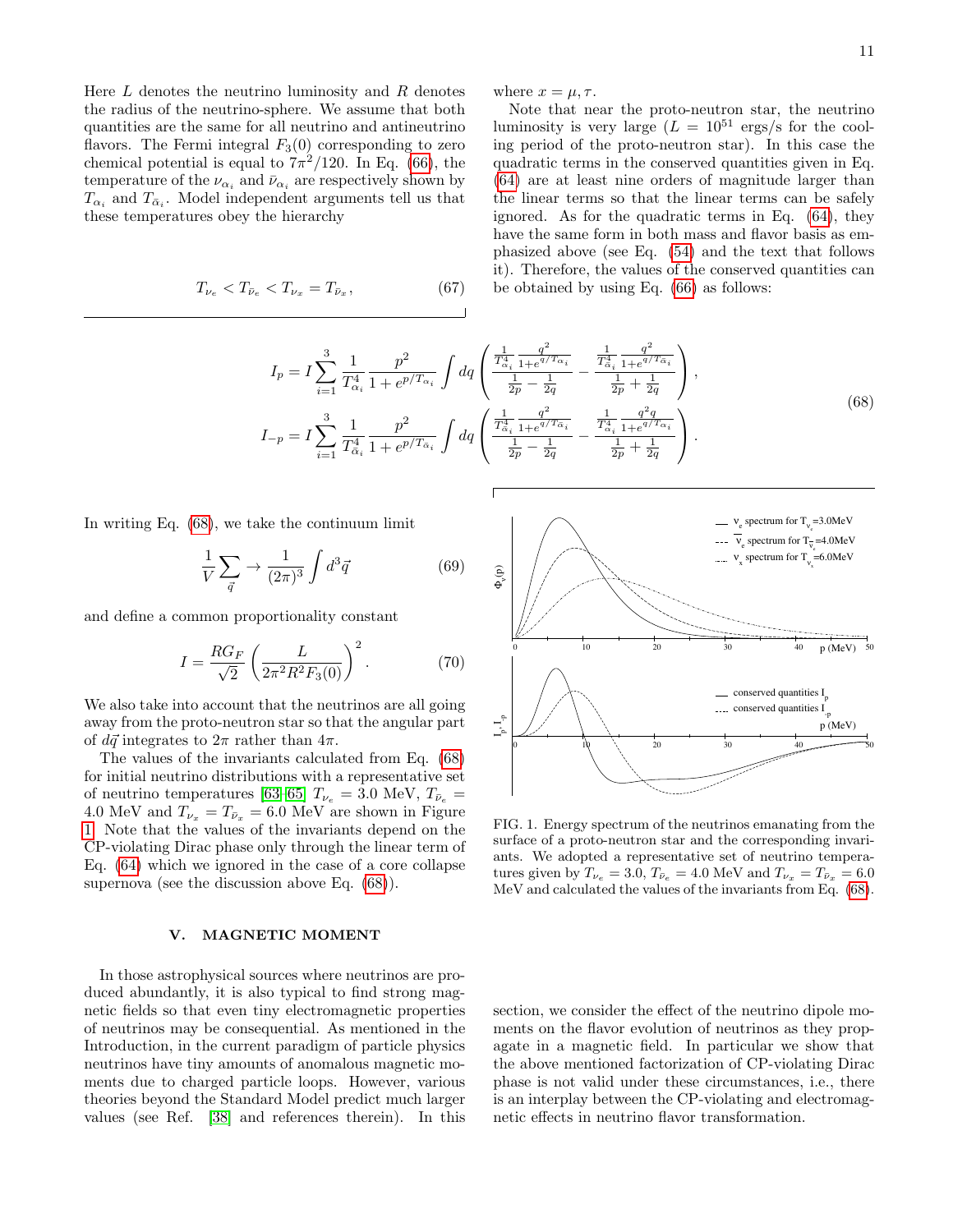# A. Dirac Neutrinos

Interaction of fermions with a classical electromagnetic field through anomalous electric and magnetic dipole moments is described by the Pauli Lagrangian (see Eq. (91) of Ref. [\[66\]](#page-16-31) or Section 2-2-3 of Ref. [\[67\]](#page-16-32)). In the case of neutrinos, those interactions can cause transitions between different types so that the dipole moments should be represented by matrices, i.e., Pauli Lagrangian is given by

<span id="page-11-0"></span>
$$
\mathcal{L}_{\mu} = \sum_{i,j=1}^{3} \bar{\psi}_{i} \frac{1}{2} \mu_{ij} \sigma^{\mu \nu} F_{\mu \nu} \psi_{j}.
$$
 (71)

Here, we use the Greek indices  $\mu, \nu = 0, 1, 2, 3$  to denote space-time components and the Latin indices  $i, j = 1, 2, 3$ to denote the neutrino mass basis. Summation convention is adopted for space-time indices but not for the neutrino mass or flavor indices. Note that although  $\mu_{ij}$ in Eq. [\(71\)](#page-11-0) contains contributions from both electric and magnetic dipole moments of neutrinos, we follow the convention and refer to it simply as the magnetic moment. In fact, since the neutrino is ultra relativistic, it sees an electric field in its rest frame and interacts with it through its electric dipole moment even when there is only a magnetic field present in the environment (see, for example, appendix E of Ref. [\[38\]](#page-16-7) for a detailed account). Note that the hermiticity of the Lagrangian in Eq. [\(71\)](#page-11-0) requires that the magnetic moment is an hermitian matrix, i.e.,

$$
\mu_{ij} = \mu_{ji}^*.\tag{72}
$$

The dipole moments are defined in the mass basis as indicated in Eq. [\(71\)](#page-11-0) but since neutrinos are produced and detected in flavor states, physically relevant quantities are effective dipole moments which depend on the mixing parameters and the energy of the neutrino as well as the distance it travels from the source.

In Eq. [\(71\)](#page-11-0),  $F^{\mu\nu}$  denotes the electromagnetic field tensor and  $\sigma^{\mu\nu}$  is given by

$$
\sigma^{\mu\nu} = \frac{i}{2} [\gamma^{\mu}, \gamma^{\nu}]. \tag{73}
$$

We adopt the Euclidean metric  $g^{\mu\nu} = \text{diag}(1, -1, -1, -1)$ in which case the interaction term takes the form

<span id="page-11-2"></span>
$$
\mu_{ij}\frac{1}{2}\sigma^{\mu\nu}F_{\mu\nu} = \mu_{ij}(i\vec{\alpha}\cdot\vec{E} + \vec{\Sigma}\cdot\vec{B}),\tag{74}
$$

where

<span id="page-11-1"></span>
$$
\alpha^k = \gamma^0 \gamma^k \qquad \text{and} \qquad \Sigma^k = \gamma^0 \gamma^k \gamma^5. \tag{75}
$$

In both the Dirac and the chiral representations of the  $\gamma$ -matrices,  $\Sigma^k$  defined in Eq. [\(75\)](#page-11-1) is equal to

<span id="page-11-7"></span>
$$
\Sigma^k = \begin{pmatrix} \sigma^k & 0\\ 0 & \sigma^k \end{pmatrix},\tag{76}
$$

where  $\sigma^k$  are ordinary Pauli matrices. But to be specific, throughout the paper we use the chiral representation given by

$$
\gamma^0 = \begin{pmatrix} 0 & -I \\ -I & 0 \end{pmatrix}, \qquad \gamma^k = \begin{pmatrix} 0 & \sigma^k \\ -\sigma^k & 0 \end{pmatrix}.
$$
 (77)

One can write down the Hamiltonian density for neutrinos propagating in an external magnetic field by using Eqs.  $(71)$  and  $(74)$  as

$$
\mathcal{H}_{\mu} = \sum_{i,j=1}^{3} \bar{\psi}_i \mu_{ij} \vec{\Sigma} \cdot \vec{B} \psi_j, \qquad (78)
$$

where we set  $\vec{E}=0$ . In order to obtain the corresponding many-body Hamiltonian, we integrate the Hamiltonian density over the space coordinates,

<span id="page-11-6"></span>
$$
H_{\mu} = \int d^3 \vec{r} \sum_{i,j=1}^3 \bar{\psi}_i \mu_{ij} \vec{\Sigma} \cdot \vec{B} \psi_j, \qquad (79)
$$

and use the expansion of the field operator in terms of the plane waves with definite helicity given by

<span id="page-11-3"></span>
$$
\psi_i(t, \vec{r}) = \int \frac{d^3 \vec{p}}{(2\pi)^3} \tag{80}
$$
\n
$$
\times \sum_{h=\pm} \left( a_{ih}(\vec{p}) u_h(\vec{p}) e^{-i(pt - \vec{p} \cdot \vec{r})} + b_{ih}^\dagger(\vec{p}) v_h(\vec{p}) e^{i(pt - \vec{p} \cdot \vec{r})} \right).
$$

Note that, in this section, we use an integration over the continuous values of the momentum rather than a sum over discrete values and we no longer use the convention introduced in Eq. [\(1\)](#page-2-8). In Eq. [\(80\)](#page-11-3),  $u_h(\vec{p})$  and  $v_{-h}(\vec{p})$  are plane wave solutions for particles and antiparticles, respectively, with helicity  $h$ . In the ultra relativistic limit, they are given by

$$
-u_{+}(\vec{p}) = v_{-}(\vec{p}) = \begin{pmatrix} \chi^{(+)} \\ 0 \end{pmatrix},
$$
  
\n
$$
u_{-}(\vec{p}) = -v_{+}(\vec{p}) = \begin{pmatrix} 0 \\ \chi^{(-)} \end{pmatrix},
$$
\n(81)

<span id="page-11-5"></span>where  $\chi^{(h)}$  are the helicity eigenstates which are given as follows:

<span id="page-11-4"></span>
$$
\chi^{(+)} = \begin{pmatrix} \cos\frac{\theta}{2} \\ e^{i\phi}\sin\frac{\theta}{2} \end{pmatrix}, \quad \chi^{(-)} = \begin{pmatrix} -e^{-i\phi}\sin\frac{\theta}{2} \\ \cos\frac{\theta}{2} \end{pmatrix}.
$$
 (82)

In Eq. [\(82\)](#page-11-4),  $\theta$  and  $\phi$  denote polar and azimuthal angles of the momentum  $\vec{p}$ , respectively. Note that according to Eqs. [\(80\)](#page-11-3) and [\(81\)](#page-11-5), the operators  $a_{ih}(p)$  annihilate neutrinos in the  $i<sup>th</sup>$  mass eigenstate with helicity h whereas the operators  $b_{ih}^{\dagger}(p)$  create antineutrinos in the  $i^{\text{th}}$  mass eigenstate with helicity  $-h$ .

Substituting the expansion of the field operator given in Eq. [\(80\)](#page-11-3) into the interaction Hamiltonian in Eq. [\(79\)](#page-11-6),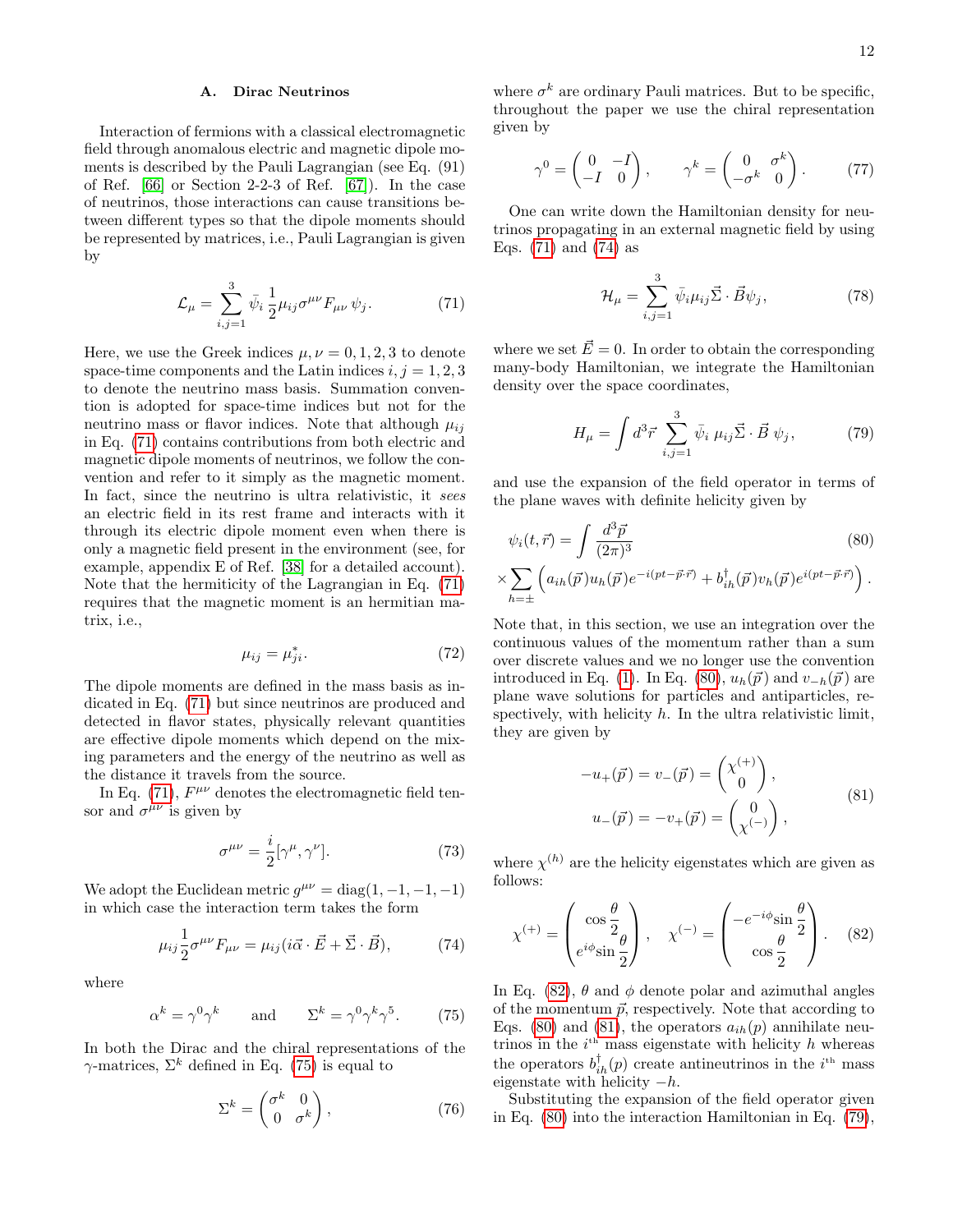assuming that  $\vec{B}$  is a uniform field, and keeping only those terms which are relevant to the propagation of neutrinos in the limit where  $E \gg m$  yields the following result for the Hamiltonian:

<span id="page-12-0"></span>
$$
H_{\mu} = \int d^3 \vec{p} \sum_{h,h'= \pm} \mu_{ij} \left\{ a_{ih}^{\dagger}(\vec{p}) \left[ \bar{u}_h(\vec{p}) \vec{\Sigma} \cdot \vec{B} u_{h'}(\vec{p}) \right] a_{jh'}(\vec{p}) + b_{ih}(\vec{p}) \left[ \bar{v}_h(\vec{p}) \vec{\Sigma} \cdot \vec{B} v_{h'}(\vec{p}) \right] b_{jh'}^{\dagger}(\vec{p}) \right\}.
$$
 (83)

The expressions which appear in square brackets in Eq. [\(83\)](#page-12-0) can be easily calculated using Eqs. [\(76\)](#page-11-7) and [\(81\)](#page-11-5). The result is given by

$$
\bar{u}_h(\vec{p}) \vec{\Sigma} u_{h'}(\vec{p}) = (\hat{n}_{\theta} + ih\hat{n}_{\phi}) \delta_{h', -h},
$$
  
\n
$$
\bar{v}_h(\vec{p}) \vec{\Sigma} v_{h'}(\vec{p}) = -(\hat{n}_{\theta} + ih\hat{n}_{\phi}) \delta_{h', -h}.
$$
\n(84)

<span id="page-12-1"></span>Here  $\hat{n}_{\theta}$  and  $\hat{n}_{\phi}$  are two unit vectors which are orthogonal to the direction of motion of the neutrino. In other words,  $\hat{p} = \vec{p}/|\vec{p}|$ ,  $\hat{n}_{\theta}$  and  $\hat{n}_{\phi}$  form an orthonormal basis for the spherical coordinates in the momentum space. In terms of the Cartesian unit vectors they are given by

$$
\hat{p} = \sin \theta \cos \phi \, \hat{x} + \sin \theta \sin \phi \, \hat{y} + \cos \theta \, \hat{z}, \n\hat{n}_{\theta} = \cos \theta \cos \phi \, \hat{x} + \cos \theta \sin \phi \, \hat{y} - \sin \theta \, \hat{z}, \qquad (85) \n\hat{n}_{\phi} = \sin \phi \, \hat{x} - \cos \phi \, \hat{y}.
$$

Substitution of the results in Eq. [\(84\)](#page-12-1) into Eq. [\(83\)](#page-12-0) yields the following result:

<span id="page-12-2"></span>
$$
H_{\mu} = \int d^{3} \vec{p} \sum_{i,j=1}^{3} \mu_{ij} B_{\perp} \left( a_{i+}^{\dagger}(\vec{p}) a_{j-}(\vec{p}) + b_{j+}^{\dagger}(\vec{p}) b_{i-}(\vec{p}) \right) + \text{h.c.}
$$
\n(86)

Here,  $B_{\perp} = (\hat{n}_{\theta} + i\hat{n}_{\phi}) \cdot \vec{B}$  denotes the component of the magnetic field which is perpendicular to the direction of neutrino propagation. One can always rotate the plane perpendicular to the direction of neutrino propagation to make  $\hat{n}_{\phi} \cdot \vec{B} = 0$  so that  $B_{\perp}$  can be assumed to be real.

In order to express the flavor evolution of neutrinos in the presence of a strong magnetic field, one should write the Hamiltonian given in Eq. [\(86\)](#page-12-2) in flavor basis. The transformation of left handed neutrinos from mass to flavor basis is discussed in Section [II.](#page-1-0) However, the right handed Dirac neutrinos do not take part in weak interactions so the choice of flavor basis for them is completely arbitrary. For our purposes, this choice is of no practical consequences and we simply leave the right handed neutrinos in mass basis in our formulas.

The Hamiltonian in Eq. [\(86\)](#page-12-2) can be expressed in the flavor basis by using the inverse of Eq.  $(15)$ :

$$
H_{\mu} = Q \int d^3 \vec{p} \sum_{i,j=1}^3 \mu_{ij} B_{\perp} \left( a_{i+}^{\dagger}(\vec{p}) a_{\alpha_j} - (\vec{p}) \right) \tag{87}
$$

$$
+ b_{j+}^{\dagger}(\vec{p}) b_{\alpha_i} - (\vec{p}) \right) Q^{\dagger} + \text{h.c.}
$$

The form of the transformation operator given in Eq. [\(39\)](#page-6-2) is once again useful in examining the dependence of this Hamiltonian on CP-violating Dirac phase. As was the case in Section [III D,](#page-5-10) the rightmost  $Q_{\mu\tau}$  in Eq. [\(39\)](#page-6-2) transforms the left handed neutrino degrees of freedom into the rotated flavor basis leading to

<span id="page-12-3"></span>
$$
H_{\mu} = S_{\tilde{\tau}}^{\dagger} Q_{\tilde{e}\tilde{\tau}}(t_{\rm R}) Q_{\tilde{e}\tilde{\mu}}(t_{\odot}) S_{\tilde{\tau}} \int d^3 \vec{p} \sum_{i,j=1}^3 \mu_{ij} B_{\perp} \left( a_{i+}^{\dagger} (\vec{p}) a_{\tilde{\alpha}_j -} (\vec{p}) + b_{j+}^{\dagger} (\vec{p}) b_{\tilde{\alpha}_i -} (\vec{p}) \right) S_{\tilde{\tau}}^{\dagger} Q_{\tilde{e}\tilde{\mu}}^{\dagger}(t_{\odot}) Q_{\tilde{e}\tilde{\tau}}^{\dagger}(t_{\rm R}) S_{\tilde{\tau}} + \text{h.c.} \quad (88)
$$

Unlike the case in the vacuum oscillations, the operator  $S_{\tilde{\tau}}$  which contains the CP-violating phase does not commute with the terms in parenthesis so, strictly speaking, we cannot disentangle the CP-violating effects from those of the magnetic moment. However, one can show that

<span id="page-12-5"></span>
$$
S_{\tilde{\tau}} a_{\tilde{\alpha}_i} S_{\tilde{\tau}}^{\dagger} = \sum_{j=1}^3 S_{ij} a_{\tilde{\alpha}_j} \quad \text{and} \quad S_{\tilde{\tau}} b_{\tilde{\alpha}_i} S_{\tilde{\tau}}^{\dagger} = \sum_{j=1}^3 S_{ij}^* b_{\tilde{\alpha}_j} \tag{89}
$$

are satisfied where  $S_{ij}$  is given by

<span id="page-12-6"></span>
$$
S = \begin{pmatrix} 1 & 0 & 0 \\ 0 & 1 & 0 \\ 0 & 0 & e^{i\delta} \end{pmatrix} . \tag{90}
$$

As a result, one can define an *effective* magnetic moment  $\mu^{\text{eff}}$  as

<span id="page-12-4"></span>
$$
\mu^{\text{eff}} = \mu S = \begin{pmatrix} \mu_{11} & \mu_{12} & \mu_{13} e^{i\delta} \\ \mu_{12}^* & \mu_{22} & \mu_{23} e^{i\delta} \\ \mu_{13}^* & \mu_{23}^* & \mu_{33} e^{i\delta} \end{pmatrix}
$$
(91)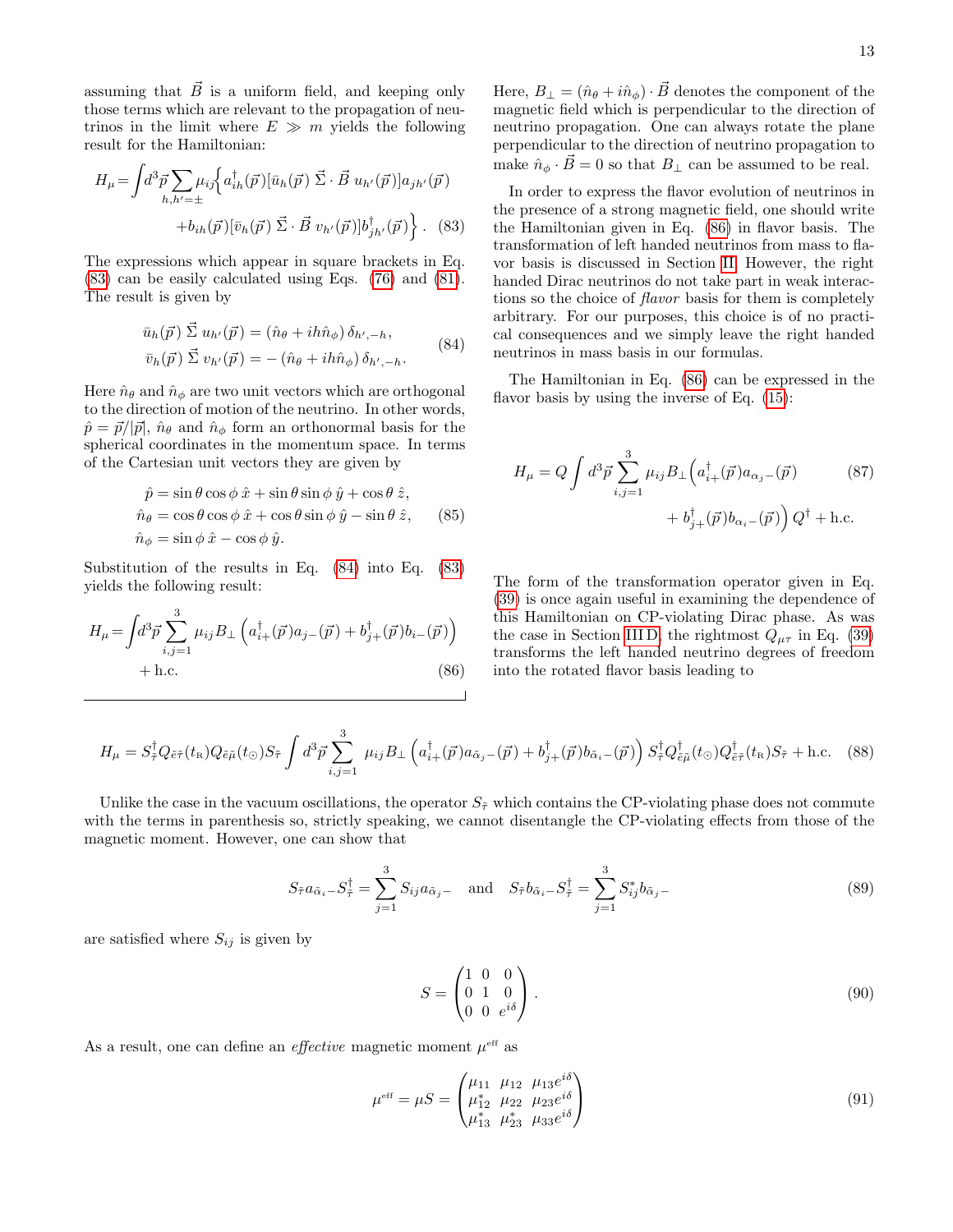and write the Hamiltonian in Eq. [\(88\)](#page-12-3) as

<span id="page-13-0"></span>
$$
H_{\mu} = S_{\tilde{\tau}}^{\dagger} \left( Q_{\tilde{e}\tilde{\tau}}^{(0)} Q_{\tilde{e}\tilde{\mu}} \int d^3 \vec{p} \, B_{\perp} \sum_{i,j=1}^3 \left( \mu_{ij}^{\text{eff}} a_{i+}^{\dagger} (\vec{p}) a_{\tilde{\alpha}_j -} (\vec{p}) + \mu_{ij}^{\text{eff}*} b_{j+}^{\dagger} (\vec{p}) b_{\tilde{\alpha}_i -} (\vec{p}) \right) Q_{\tilde{e}\tilde{\mu}}^{\dagger} Q_{\tilde{e}\tilde{\tau}}^{(0)^{\dagger}} + \text{h.c.} \right) S_{\tilde{\tau}}.
$$
 (92)

This tells us that the Hamiltonian describing neutrinos in a strong magnetic field can be factorized as

$$
H_{\mu} = S_{\tilde{\tau}}^{\dagger} \tilde{H}_{\mu^{\text{eff}}} S_{\tilde{\tau}}, \qquad (93)
$$

where  $S_{\tilde{\tau}}$  contains the CP-violating Dirac phase and is given by Eq. [\(36b\)](#page-5-6). The Hamiltonian  $\tilde{H}_{\mu^{eff}}$  is given by the expression in parenthesis in Eq. [\(92\)](#page-13-0). It describes neutrinos with an effective magnetic moment in the rotated flavor basis (as indicated by the tilde sign) and does not contain the CP-violating Dirac phase explicitly. However, the effective magnetic moment defined in Eq. [\(91\)](#page-12-4) is not a unitary matrix. The appearance of  $\mu^{\rm eff}$  for neutrinos and  $\mu^{\text{eff}}$  for antineutrinos in Eq. [\(92\)](#page-13-0) reflects the CP violation. This clearly shows that the effects of CP violation and magnetic moment are intertwined and cannot be separated.

But aside from proving this point, the formulation developed in this section can also be practical. For example, one can consider the neutrino propagation in the presence of a matter background and self interactions as well as a magnetic field by using the Hamiltonian (see Eq. [\(47\)](#page-7-1))

<span id="page-13-1"></span>
$$
H = S_{\tilde{\tau}}^{\dagger} \left( H_{\tilde{\mathbf{v}}}^{(0)} + H_{\tilde{\mathbf{m}}} + H_{\tilde{\mathbf{s}}} + \tilde{H}_{\mu^{\text{eff}}} \right) S_{\tilde{\tau}}.
$$
 (94)

The term in the parenthesis in Eq. [\(94\)](#page-13-1) includes CP violation only implicitly through  $\mu^{\text{eff}}$  which, in most cases, can be simply studied to the first order in perturbation theory. In such a calculation, CP-violating phase will appear only linearly and create a minimal complication. The full effect of the CP-violating phase can later be included using Eq. [\(48\)](#page-7-2).

### B. Majorana Neutrinos

If the neutrinos are of Majorana type, then the part of the Lagrangian in Eq. [\(71\)](#page-11-0) involving the symmetric component of  $\mu_{ij}$  vanishes automatically once the Majorana condition  $\psi_i^{\tilde{c}} = \psi_i$  is imposed. Therefore, the magnetic moment can be taken as an antisymmetric matrix for Majorana neutrinos:

<span id="page-13-3"></span>
$$
\mu_{ij} = \mu_{ji}^* \quad \text{and} \quad \mu_{ij} = -\mu_{ji}.\tag{95}
$$

This tells us that, for the Majorana neutrinos, the diagonal magnetic moments vanish and the non-diagonal ones are purely imaginary. Also note that, once we impose the Majorana condition, the Lagrangian in Eq. [\(71\)](#page-11-0) should be divided by 2 in order to avoid double counting of neutrino and antineutrino degrees of freedom. In our notation introduced in Eqs. [\(80\)](#page-11-3), [\(81\)](#page-11-5) and [\(82\)](#page-11-4), the Majorana condition amounts to

<span id="page-13-2"></span>
$$
b_{i+}(\vec{p}) = a_{i-}(\vec{p})
$$
 and  $b_{i-}(\vec{p}) = -a_{i+}(\vec{p})$ . (96)

Another important point is the fact that, although neutrinos and antineutrinos are identical implied by Eq. [\(96\)](#page-13-2), it is conventional to call Majorana neutrinos with positive helicity antineutrinos because, as far as the production and detection of neutrinos are concerned, the difference between positive helicity Majorana neutrinos and positive helicity Dirac antineutrinos is suppressed by neutrino mass/energy. Therefore, for Majorana neutrinos, we adopt the notation

<span id="page-13-4"></span>
$$
a_{i-}(\vec{p}) = a_i(\vec{p})
$$
 and  $a_{i+}(\vec{p}) = b_i(\vec{p})$ . (97)

Substituting Eqs. [\(95\)](#page-13-3), [\(96\)](#page-13-2) and [\(97\)](#page-13-4) in Eq. [\(86\)](#page-12-2) and dividing it by 2 yields the corresponding Hamiltonian for Majorana neutrinos:

$$
H_{\mu} = \int d^3 \vec{p} \sum_{i,j=1}^3 \mu_{ij} B_{\perp} b_i^{\dagger}(\vec{p}) a_j(\vec{p}) + \text{h.c.}
$$
 (98)

Unlike the case in Dirac neutrinos, the transformation of Majorana *antineutrinos* from mass to flavor basis is fixed by Eq. [\(15\)](#page-3-3). Together with Eq. [\(39\)](#page-6-2), this leads to

$$
H_{\mu} = S_{\tilde{\tau}}^{\dagger} Q_{\tilde{e}\tilde{\tau}}(t_{\rm R}) Q_{\tilde{e}\tilde{\mu}}(t_{\odot}) S_{\tilde{\tau}} \left( \int d^3 \vec{p} \sum_{i,j=1}^3 \mu_{ij} B_{\perp} b_{\tilde{\alpha}_i}^{\dagger}(\vec{p}) a_{\tilde{\alpha}_j}(\vec{p}) + \text{h.c.} \right) S_{\tilde{\tau}}^{\dagger} Q_{\tilde{e}\tilde{\mu}}^{\dagger} (t_{\odot}) Q_{\tilde{e}\tilde{\tau}}^{\dagger} (t_{\rm R}) S_{\tilde{\tau}}.
$$
 (99)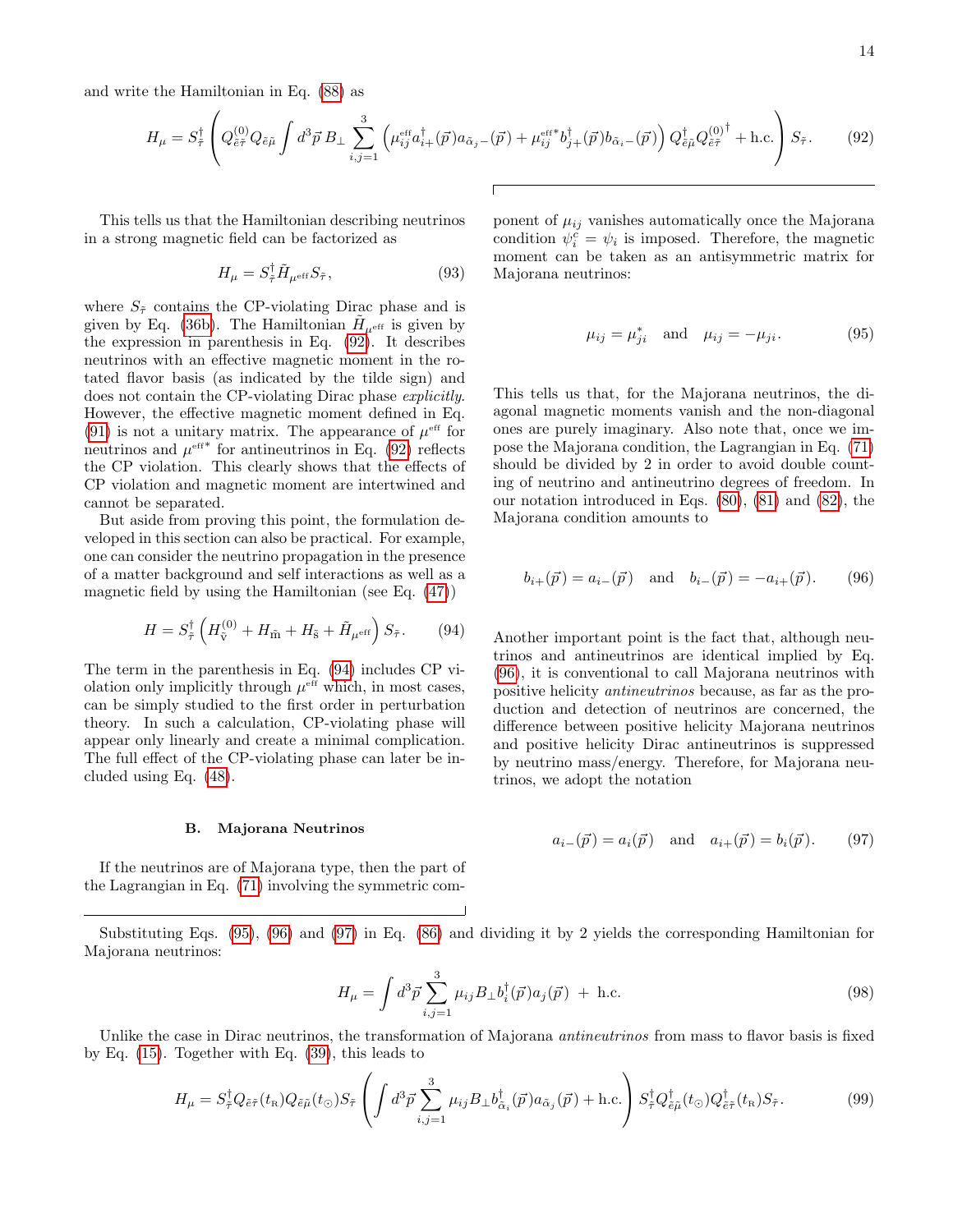Using Eqs. [\(89\)](#page-12-5) and [\(90\)](#page-12-6) which are still valid in the Majorana case, one obtains

$$
H_{\mu} = S_{\tilde{\tau}}^{\dagger} Q_{\tilde{e}\tilde{\tau}}(t_{\rm R}) Q_{\tilde{e}\tilde{\mu}}(t_{\odot}) \left( \int d^3 \vec{p} \sum_{i,j=1}^3 \mu_{ij}^{\rm eff} B_{\perp} b_{\tilde{\alpha}_i}^{\dagger}(\vec{p}) a_{\tilde{\alpha}_j}(\vec{p}) + \text{h.c.} \right) Q_{\tilde{e}\tilde{\mu}}^{\dagger}(t_{\odot}) Q_{\tilde{e}\tilde{\tau}}^{\dagger}(t_{\rm R}) S_{\tilde{\tau}}, \tag{100}
$$

where  $\mu^{\text{eff}}$  is defined as follows

<span id="page-14-0"></span>
$$
\mu^{\text{eff}} = S\mu S = \begin{pmatrix} 0 & \mu_{12} & \mu_{13}e^{i\delta} \\ -\mu_{12} & 0 & \mu_{23}e^{i\delta} \\ -\mu_{13}e^{i\delta} & -\mu_{23}e^{i\delta} & 0 \end{pmatrix}.
$$
 (101)

As is the case in Dirac neutrinos, the effective magnetic moment is not an hermitian matrix but it is still antisymmetric. We see that Eq. [\(94\)](#page-13-1) and the comments following that equation are also valid for Majorana neutrinos provided that the effective magnetic moment is now given by Eq. [\(101\)](#page-14-0).

# VI. SUMMARY AND CONCLUSIONS

In this paper, we considered the flavor evolution of neutrinos which are subject to refractive effects due to both self interactions and matter background. We attempted to a comprehensive study of the problem by taking into account its full many-body nature in the three flavor mixing scenario with the effects of possible CP violation and anomalous magnetic moment included. Since our perspective was exclusively based on the symmetries of the problem, important environmental details were left out of our analysis, such as a specific core collapse supernova model for matter and magnetic field profiles.

We showed that, in its exact many-body formulation, the system exhibits several dynamical symmetries in such a way that one has a constant of motion for each allowed neutrino and antineutrino energy mode. We expressed these constants of motion in terms of the generators of the  $SU(3)$  flavor transformations. In the case of the effective one particle approximation, we showed that the expectation values of these constants of motion remain invariant under the mean field dynamics. The dynamical symmetries considered in this paper are valid under a set of ideal conditions, i.e., when the single angle approximation is adopted, the net electron background is negligible, and the volume occupied by the neutrinos is fixed ( $\mu = constant$ ). We also showed that these dynamical symmetries are not broken even when CP symmetry is violated in neutrino oscillations.

Even away from the ideal conditions mentioned above, the constants of motion presented in this paper can still be useful by providing a convenient set of variables to work with because one can always decompose the Hamiltonian into an ideal and a non-ideal part as

$$
H = H_{\text{ideal}} + H_{\text{non-ideal}}, \qquad (102)
$$

such that, although the constants of motion will now evolve in time, their evolution will only be due to the non-ideal part, i.e.,

$$
-i\frac{d}{dt}h_E = [H_{\text{non-ideal}}, h_E]
$$
 (103)

since they commute with the ideal part of the Hamiltonian.

In this paper, we also showed that the CP violation effects factor out of the Hamiltonian and the evolution operator not only in the effective one particle picture adopted by the mean field type approximations, but also in the full many-body picture. This conclusion is exact as long as the neutrino magnetic moment is not considered but even when one includes the neutrino dipole moments into the analysis, CP violation can still be studied independently as long as an effective magnetic moment is defined which includes the Dirac CP-violating phase in an implicit way. Clearly, the effects due to CP violation and magnetic moment are intertwined in an inseparable way even in this formulation because the definition of the effective magnetic moment is different for neutrinos and antineutrinos. However, such a formulation is still useful because it allows us to include the CP-violating effects in a seamless and methodical way into analytical and numerical calculations. On the practical side, even when the neutrino magnetic moment is not ignored, this formulation locks the CP-violating phase only into the magnetic moment which is very small and can be conveniently studied only to the first order in a perturbation approach.

Y.P. is grateful to University of Wisconsin for their hospitality where part of this work was completed and to American Physical Society for the International Travel Grant Award which allowed her visit. Y.P. and A.B.B. thank National Astronomical Observatory of Japan for their hospitality. We also thank to CETUP\* 2013 organizers for allowing a stimulating environment for critical discussion of some of our results. This work was supported in part by the Scientific and Technological Research Council of Turkey (TUBITAK) under project number 112T952, in part by the U.S. National Science Foundation Grant No. PHY-1205024, in part by the University of Wisconsin Research Committee with funds granted by the Wisconsin Alumni Research Foundation, and in part by Grants-in-Aid for Scientific Research of JSPS (26105517, 24340060) of the Ministry of Education, Culture, Sports, Science and Technology of Japan.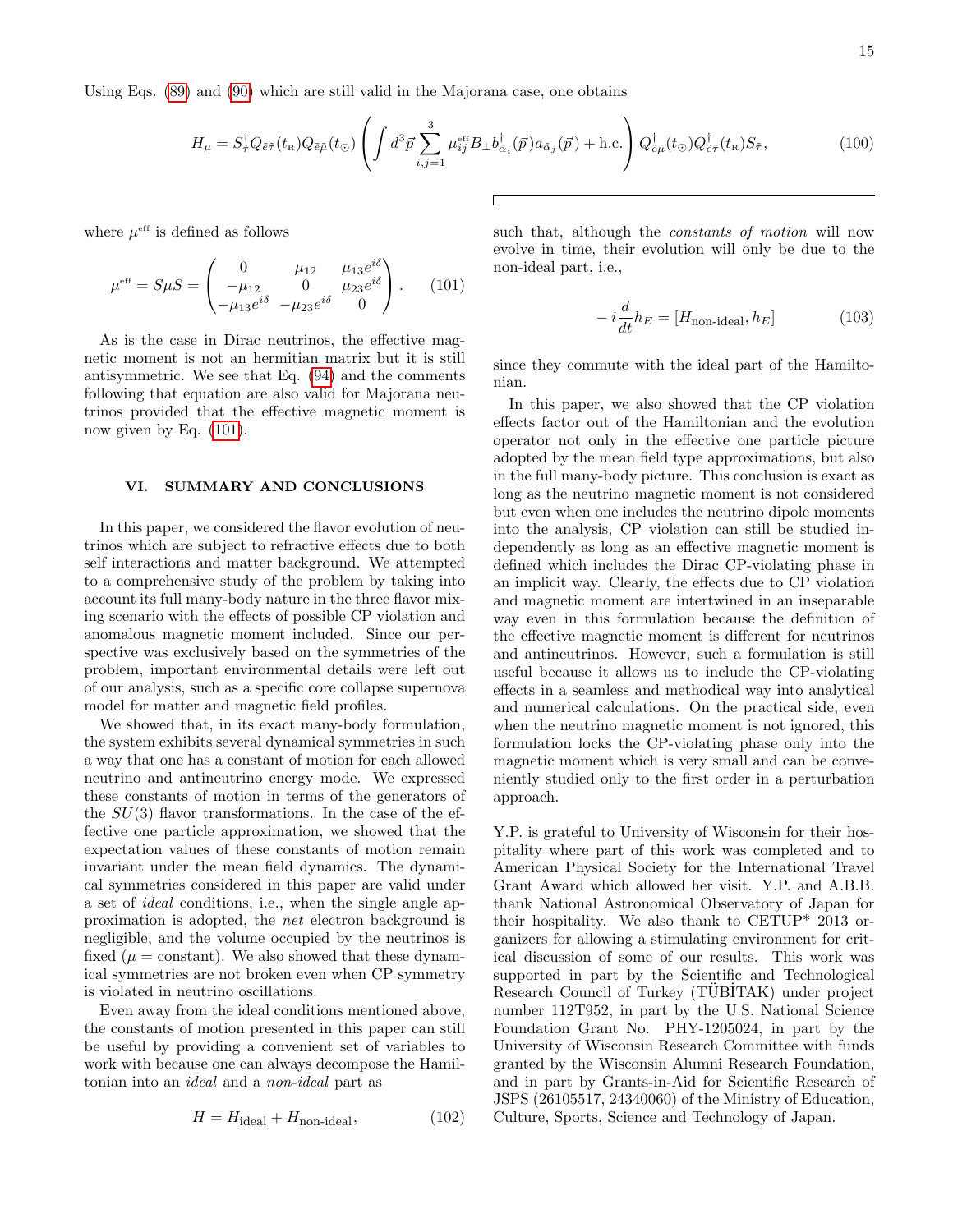### <span id="page-15-15"></span>Appendix A: Reduction to two flavor scheme

The constants of motion given in Eq. [\(51\)](#page-8-3) for three mixing flavors reduce to those that were presented earlier in Ref. [\[31\]](#page-16-0) in the context of a two flavor mixing scheme. In order to show this, we first consider the two neutrino isospin operators

<span id="page-15-17"></span>
$$
J^+(p, \vec{p}) = T_{12}(p, \vec{p}), \qquad J^-(p, \vec{p}) = T_{21}(p, \vec{p}),
$$

$$
J^0(p, \vec{p}) = \frac{T_{11}(p, \vec{p}) - T_{22}(p, \vec{p})}{2}, \qquad (A1)
$$

which are similar to Eqs. [\(2\)](#page-2-5) and [\(3\)](#page-2-6) except that the negative energy formulation for antineutrinos is now incorporated. We adopt the same summation convention for these isospin operators as in Eqs. [\(7\)](#page-2-3) and [\(8\)](#page-2-4). Note that we choose to work with the first two mass eigenstates but this choice is completely arbitrary. It is easy to show that

<span id="page-15-18"></span>
$$
\sum_{i,j=1}^{2} T_{ij}(E) T_{ji}(E') = 2\vec{J}(E) \cdot \vec{J}(E') + \frac{1}{2} N_{12}(E) N_{12}(E'),
$$
\n(A2)

where  $N_{12}(E) = T_{11}(E) + T_{22}(E)$  is the total number of neutrinos  $(E > 0)$  or antineutrinos  $(E > 0)$ ) in the first two mass eigenstates with energy E.

Next, we consider the Hamiltonian given in Eq. [\(49\)](#page-8-2) but restrict the range of the sums over the mass eigenstates that appear in this Hamiltonian to the first two mass eigenstates only. Note that there is no need to set  $m_3 = 0$ , i.e., the result is independent of the value of  $m_3$ . Then, using the definitions given in Eq. [\(A1\)](#page-15-17) together with Eq. [\(A2\)](#page-15-18), leads to

<span id="page-15-19"></span>
$$
H_{\text{two flavors}} = \sum_{E} \frac{\delta m_{12}^2}{2E} J^0(E) + \mu \vec{J} \cdot \vec{J}.
$$
 (A3)

In deriving Eq. [\(A3\)](#page-15-19), we discarded some terms which are proportional to  $N_{12}(E)$  because it commutes with the rest of the Hamiltonian and is proportional to identity.

The constants of motion given in Eq. [\(51\)](#page-8-3) can similarly be reduced to the two flavor mixing scheme in a similar way. Restricting the sums over the mass eigenstates to this first two mass eigenstates only, using Eqs. [\(A1\)](#page-15-17) and  $(A2)$ , and dropping the terms proportional to  $N_{12}(E)$ leads to

<span id="page-15-20"></span>
$$
h_E = \delta m_{12}^2 J^0(E) + 2\mu \sum_{E'(\neq E)} \frac{\vec{J}(E) \cdot \vec{J}(E')}{\frac{1}{2E} - \frac{1}{2E'}}.
$$
 (A4)

Dividing Eq. [\(A4\)](#page-15-20) by  $\delta m_{12}^2$  gives the same many-body invariants which were presented in Ref. [\[31\]](#page-16-0).

- <span id="page-15-0"></span>[1] J. Lesgourgues and S. Pastor, Adv. High Energy Phys. 2012, 608515 (2012) [\[arXiv:1212.6154](http://arxiv.org/abs/1212.6154) [hep-ph]].
- [2] J. Lesgourgues and S. Pastor, [arXiv:1404.1740](http://arxiv.org/abs/1404.1740) [hep-ph].
- [3] S. Hannestad, Ann. Rev. Nucl. Part. Sci. 56, 137 (2006) [\[hep-ph/0602058\]](http://arxiv.org/abs/hep-ph/0602058).
- <span id="page-15-1"></span>[4] A. D. Dolgov, Phys. Rept. 370, 333 (2002) [\[hep](http://arxiv.org/abs/hep-ph/0202122)[ph/0202122\]](http://arxiv.org/abs/hep-ph/0202122).
- <span id="page-15-2"></span>[5] A. Burrows, Ann. Rev. Nucl. Part. Sci. 40, 181 (1990).
- [6] K. Kotake, K. Sato and K. Takahashi, Rept. Prog. Phys. 69, 971 (2006) [\[astro-ph/0509456\]](http://arxiv.org/abs/astro-ph/0509456).
- [7] J. F. Beacom, Ann. Rev. Nucl. Part. Sci. 60, 439 (2010) [\[arXiv:1004.3311](http://arxiv.org/abs/1004.3311) [astro-ph.HE]].
- [8] G. J. Mathews, J. Hidaka, T. Kajino and J. Suzuki, Astrophys. J., in press (2014) [\[arXiv:1405.0458](http://arxiv.org/abs/1405.0458) [astroph.CO]].
- <span id="page-15-3"></span>[9] Georg G. Raffelt, Stars as Laboratories for Fundamental Physics, University of Chicago Press, 1996.
- <span id="page-15-4"></span>[10] R. Narayan, T. Piran and P. Kumar, [astro-ph/0103360.](http://arxiv.org/abs/astro-ph/0103360)
- [11] M. Ruffert and H. T. Janka, Astron. Astrophys. 344, 573 (1999) [\[astro-ph/9809280\]](http://arxiv.org/abs/astro-ph/9809280).
- [12] R. Popham, S. E. Woosley and C. Fryer, Astrophys. J. 518, 356 (1999) [\[astro-ph/9807028\]](http://arxiv.org/abs/astro-ph/9807028).
- [13] T. D. Matteo, R. Perna and R. Narayan, Astrophys. J. 579, 706 (2002) [\[astro-ph/0207319\]](http://arxiv.org/abs/astro-ph/0207319).
- [14] W. -X. Chen and A. M. Beloborodov, Astrophys. J. 657, 383 (2007) [\[astro-ph/0607145\]](http://arxiv.org/abs/astro-ph/0607145).
- <span id="page-15-5"></span>[15] A. Malkus, J. P. Kneller, G. C. McLaughlin and R. Surman, Phys. Rev. D 86, 085015 (2012) [\[arXiv:1207.6648](http://arxiv.org/abs/1207.6648) [hep-ph]].
- <span id="page-15-6"></span>[16] G. M. Fuller, R. W. Mayle, J. R. Wilson and
- D. N. Schramm, Astrophys. J. 322, 795 (1987).
- <span id="page-15-7"></span>[17] J. T. Pantaleone, Phys. Lett. B 287, 128 (1992).
- <span id="page-15-11"></span>[18] J. T. Pantaleone, Phys. Rev. D 46, 510 (1992).
- <span id="page-15-10"></span>[19] R. F. Sawyer, Phys. Rev. D 72, 045003 (2005) [\[hep](http://arxiv.org/abs/hep-ph/0503013)[ph/0503013\]](http://arxiv.org/abs/hep-ph/0503013).
- [20] G. Sigl and G. Raffelt, Nucl. Phys. B 406, 423 (1993).
- [21] A. Friedland, B. H. J. McKellar and I. Okuniewicz, Phys. Rev. D 73, 093002 (2006) [\[hep-ph/0602016\]](http://arxiv.org/abs/hep-ph/0602016).
- [22] A. Friedland and C. Lunardini, JHEP 0310, 043 (2003) [\[hep-ph/0307140\]](http://arxiv.org/abs/hep-ph/0307140).
- [23] A. Friedland and C. Lunardini, Phys. Rev. D 68, 013007 (2003) [\[hep-ph/0304055\]](http://arxiv.org/abs/hep-ph/0304055).
- <span id="page-15-16"></span>[24] A. B. Balantekin and Y. Pehlivan, J. Phys. G 34, 47 (2007) [\[astro-ph/0607527\]](http://arxiv.org/abs/astro-ph/0607527).
- <span id="page-15-8"></span>[25] H. Duan, G. M. Fuller and Y. -Z. Qian, Ann. Rev. Nucl. Part. Sci. 60, 569 (2010) [\[arXiv:1001.2799](http://arxiv.org/abs/1001.2799) [hep-ph]].
- <span id="page-15-12"></span>[26] V. A. Kostelecky and S. Samuel, Phys. Rev. D 52, 621 (1995) [\[hep-ph/9506262\]](http://arxiv.org/abs/hep-ph/9506262).
- <span id="page-15-13"></span>[27] S. Samuel, Phys. Rev. D 53, 5382 (1996) [\[hep](http://arxiv.org/abs/hep-ph/9604341)[ph/9604341\]](http://arxiv.org/abs/hep-ph/9604341).
- [28] H. Duan, G. M. Fuller and Y. -Z. Qian, Phys. Rev. D 74, 123004 (2006) [\[astro-ph/0511275\]](http://arxiv.org/abs/astro-ph/0511275).
- <span id="page-15-14"></span>[29] H. Duan, G. M. Fuller, J. Carlson and Y. -Z. Qian, Phys. Rev. D 74, 105014 (2006) [\[astro-ph/0606616\]](http://arxiv.org/abs/astro-ph/0606616); G. G. Raffelt and A. Y. .Smirnov, Phys. Rev. D 76, 081301 (2007) [Erratum-ibid. D 77, 029903 (2008)] [\[arXiv:0705.1830](http://arxiv.org/abs/0705.1830) [hep-ph]]; Phys. Rev. D 76, 125008 (2007) [\[arXiv:0709.4641](http://arxiv.org/abs/0709.4641) [hep-ph]].
- <span id="page-15-9"></span>[30] G. G. Raffelt, Phys. Rev. D 83, 105022 (2011) [\[arXiv:1103.2891](http://arxiv.org/abs/1103.2891) [hep-ph]].